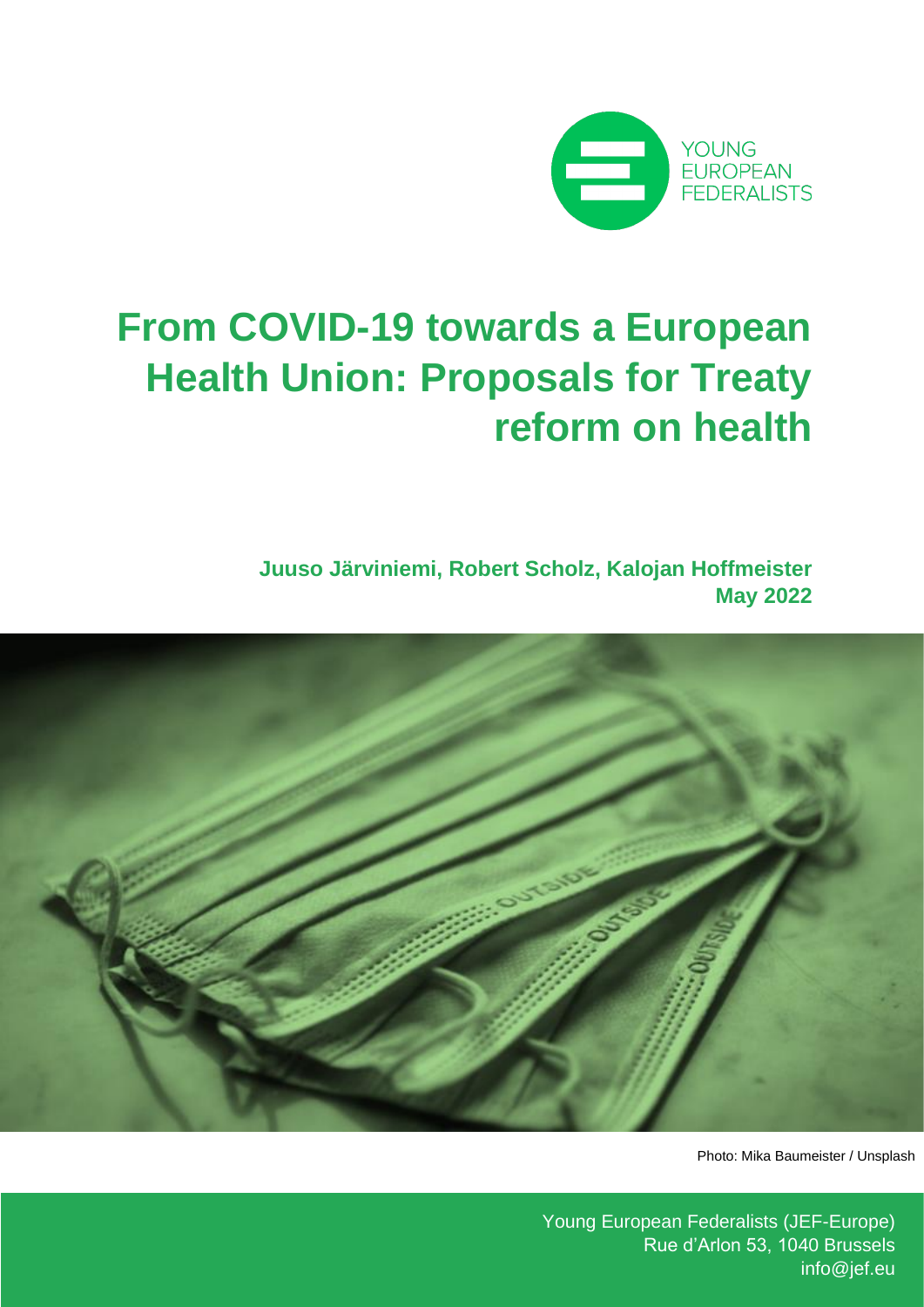

#### **About the paper**

This paper is inspired by the Young European Federalists (JEF-Europe) policy resolution, ["For a coordinated EU response to tackle the COVID-19 health](https://jef.eu/resolution/for-a-coordinated-eu-response-to-tackle-the-covid-19-health-emergency/)  [emergency"](https://jef.eu/resolution/for-a-coordinated-eu-response-to-tackle-the-covid-19-health-emergency/) (5 April 2020). In particular, the resolution "Calls for a revision of the Treaties (Art. 168 TFEU) to make public health a shared EU competence as the EU should be entrusted with real competences in the field of public health".

The paper itself is not an official JEF-Europe policy document. JEF-Europe's policy documents – the Political Platform, and thematic policy Resolutions – are adopted at JEF-Europe's statutory meetings through a formal voting procedure.

The paper serves to raise public and political debate around topics on which JEF-Europe exercises advocacy. Its publication on the JEF-Europe website has been approved by the JEF-Europe Executive Board.

#### **About the authors**

Juuso Järviniemi has been a JEF-Europe Vice-President since 2021. Originally from Finland, he holds an MA in International Relations from the University of Edinburgh and an MA in European Political and Governance Studies from the College of Europe.

Robert Scholz has been a member of JEF since Spring 2020. Originally from Germany, he holds a M.Sc. in Mind & Brain.

Kalojan Hoffmeister has been a directly elected Member of the Federal Committee of JEF Europe and Co-chair of its Political Commission on institutions and governance since 2019. After enrolling the "European Law School" program at Humboldt University in Berlin, he passed the first state examination in the German State of Berlin. He now studies at Université Paris Panthéon Assas (Maîtrise en droit européen) and King's College London (LL.M).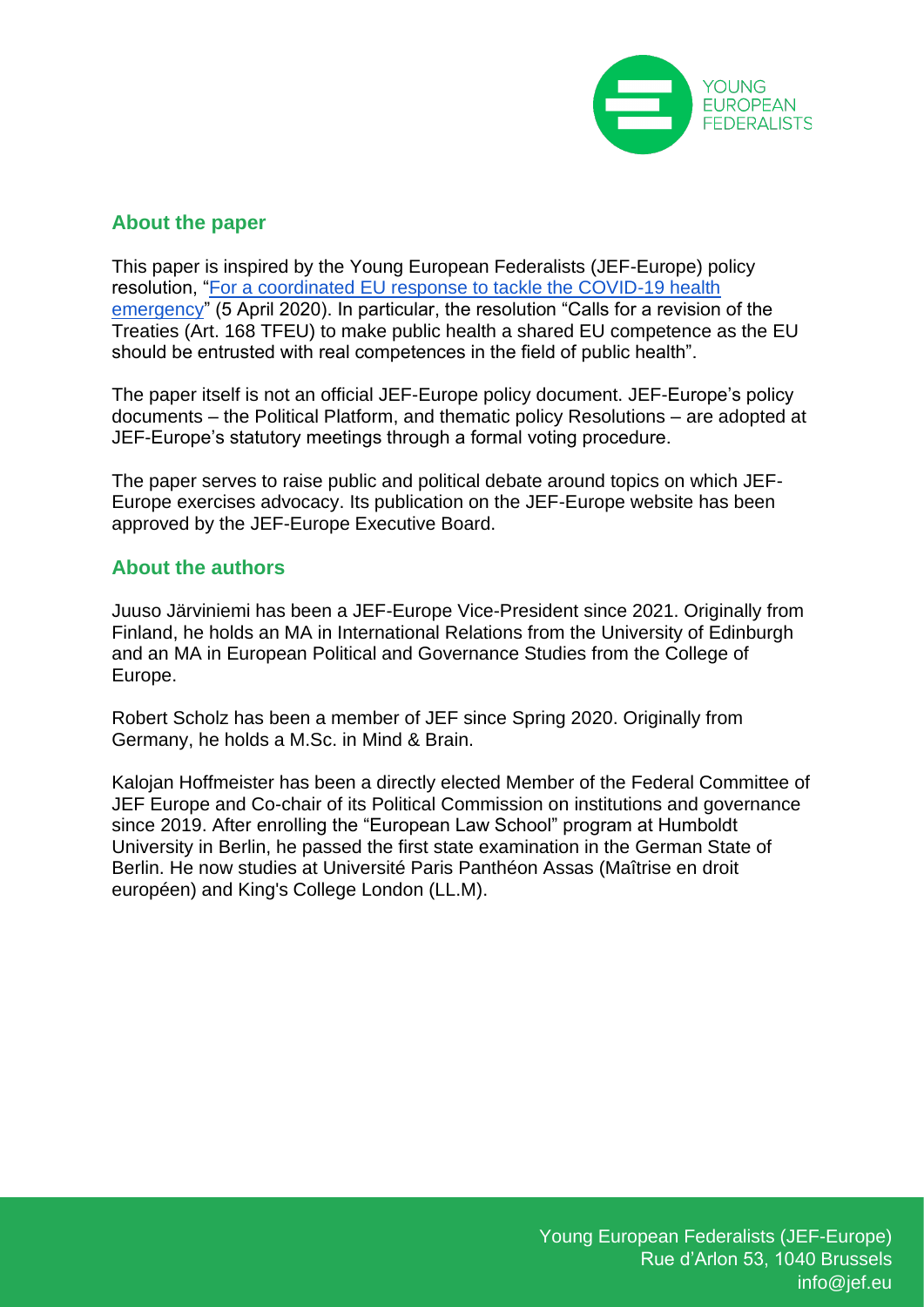

## <span id="page-2-0"></span>**Executive summary**

- Articles  $4(2)(k)$  and 168 TFEU<sup>1</sup> give the EU the power to legislate on clearly delimited aspects of health, and the EU institutions have used these powers.
- The Conference on the Future of Europe (CoFoE) gave a clear recommendation for "health and healthcare" to be made a fully-fledged shared EU competence. Implementing the recommendation requires amendments to Articles 4 and 168.
- Though the mandate of the ECDC (European Centre for Disease Prevention and Control) is already expanding, reforming Article 168(7) would be necessary for an integrated health crisis response that goes beyond mere 'coordination'.
- The current Article 168 has proven to be an insufficient legal basis for joint procurement of medical supplies; an amendment would enable better European Parliament control over the matter, among other benefits.
- Changes to Article 168(7) would be necessary for the adoption of European minimum standards on the quality of national healthcare services.
- Mentioning a European Health Union in the new Article  $3(3)$  TEU<sup>2</sup> would show that citizens' CoFoE proposals have been heard, and that Europe has emerged from COVID more united.

<sup>&</sup>lt;sup>1</sup> Treaty on the Functioning of the European Union.

<sup>2</sup> Treaty on European Union.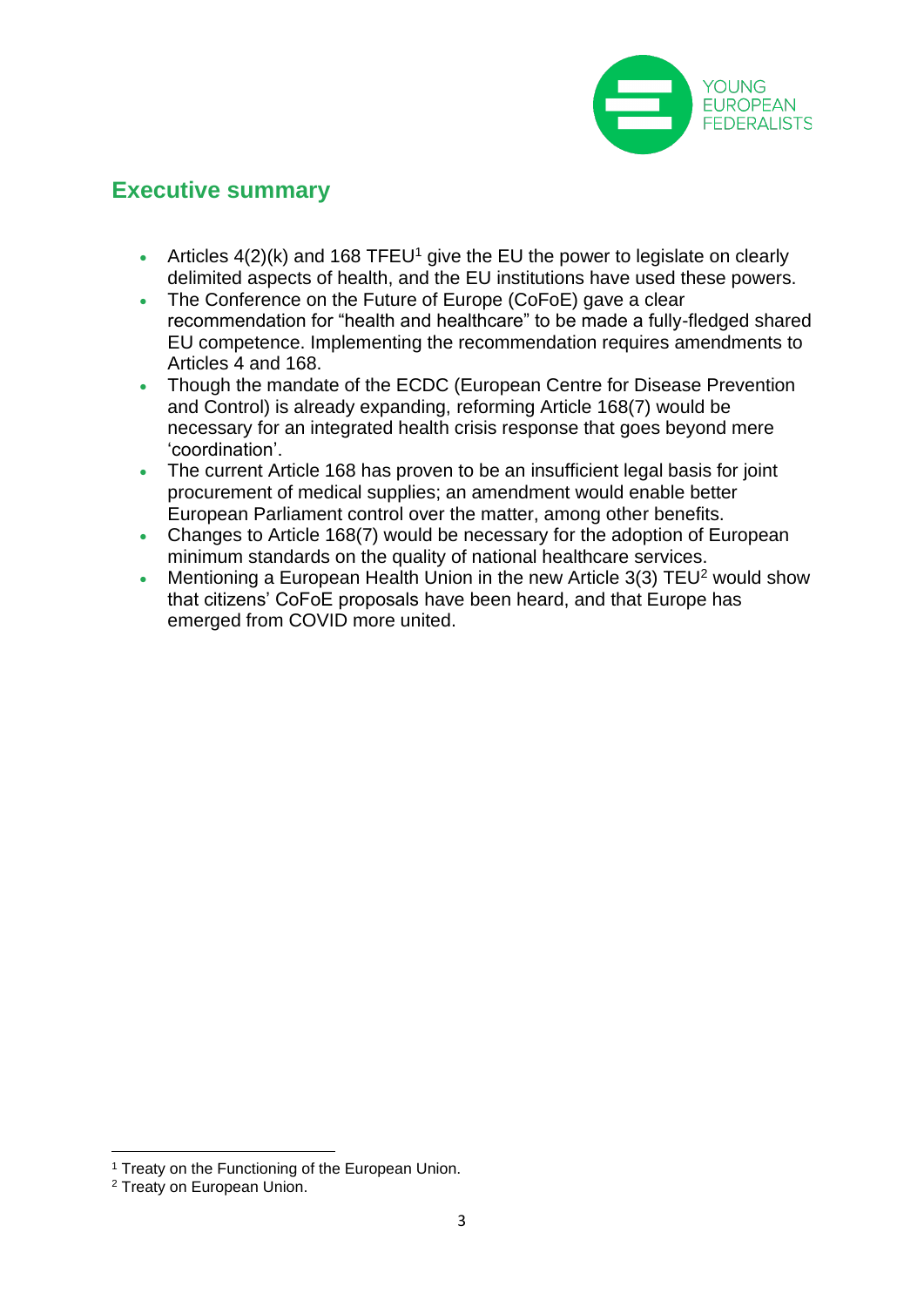

## **Contents**

| European Centre for Disease Prevention and Control (ECDC) and the Health Security      |
|----------------------------------------------------------------------------------------|
| Health Emergency Preparedness and Response Authority (HERA) 14                         |
|                                                                                        |
|                                                                                        |
| Articles 4, 6 and 168 TFEU: Giving the EU a horizontal shared competence on            |
| Article 3 TEU: Making the creation of a European Health Union an objective of the EU18 |
|                                                                                        |
| Article 168 TFEU: A robust Treaty basis for joint procurement of health supplies,      |
|                                                                                        |
|                                                                                        |

# <span id="page-3-0"></span>**Introduction**

The onset of the COVID-19 pandemic in 2020 represented an unprecedented health emergency for the European Union. The EU took action, for example through joint procurement of vaccines by the European Commission, and through promoting adequate supply of medical goods. However, the EU's seemingly limited possibilities to tackle the pandemic prompted discussion on the extent of the EU's competences on health policy.

In her 2020 State of the European Union speech, Commission President Ursula von der Leyen argued that the EU's competences on health were not "full", and explicitly called for debate on the question [\(European Commission,](https://ec.europa.eu/commission/presscorner/detail/en/SPEECH_20_1655) 16 September 2020). Indeed, in the Conference on the Future of Europe (CoFoE), the Citizens' Panel on climate change, the environment and health called for treaty reform to make "health and healthcare" a shared EU competence [\(CoFoE 2022,](https://futureu.europa.eu/assemblies/citizens-panels/f/300/?locale=en) Recommendation 49). The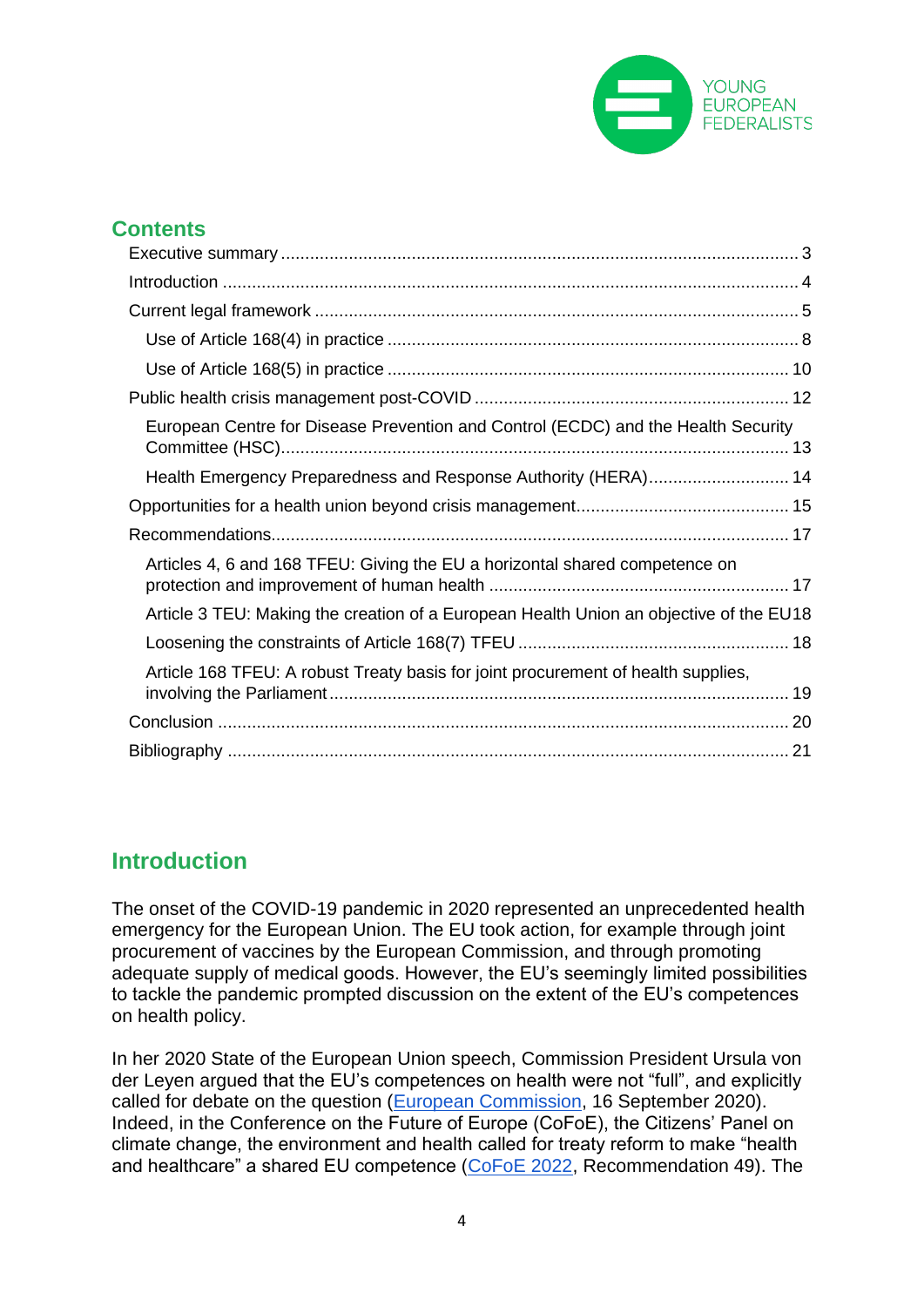

demand to amend Article 4 TFEU to include health and healthcare among shared competences is repeated in the final plenary recommendations of the Conference [\(Final report,](https://futureu.europa.eu/pages/reporting) p. 50).

This paper evaluates the need for treaty reform for strengthening the EU's competences on health. In the current TFEU, Articles 4 and 168 specifically refer to "public health", which can be defined as prevention of disease, promotion of longevity, and promotion of health at the level of the whole population [\(WHO\)](https://www.euro.who.int/en/health-topics/Health-systems/public-health-services/public-health-services). The concept of public health should therefore be considered distinct from "health and healthcare", which would refer to healthcare services [\(Greer et al 2019,](https://www.ncbi.nlm.nih.gov/books/NBK551086/pdf/Bookshelf_NBK551086.pdf) p. 63). In line with the wording of the CoFoE recommendations, this paper's scope includes public health and health policy as a whole.

As the Conference on the Future of Europe has drawn to a close, the discussion on Treaty reform is relevant for ensuring adequate follow-up to the Conference. During the Conference, Commission Vice-President Dubravka Šuica stated that the Commission will support treaty reforms if citizens ask for it [\(Vasques,](https://www.euractiv.com/section/future-eu/interview/suica-commission-will-support-changes-to-treaties-if-citizens-ask/) 21 January 2022). Moreover, using its rights under Article 48(2) TEU, the European Parliament is currently preparing to make its proposals for Treaty change [\(European Parliament,](https://www.europarl.europa.eu/news/en/press-room/20220429IPR28227/treaty-review-necessary-to-implement-conference-proposals-parliament-declares) 4 May 2022). Accordingly, it is appropriate to elaborate on the need for Treaty reform.

This paper first summarises the current Treaty framework concerning health, offering an overview of EU competences and of legislation adopted pursuant to these competences. Secondly, the paper discusses EU structures for the management of public health crises, in particular the European Centre for Disease Prevention and Control (ECDC) and the Health Emergency Preparedness and Response Authority (HERA) which are the subjects of current policy initiatives. Thirdly, the paper considers opportunities for a more integrated European health policy in non-crisis times. As a whole, the paper offers an assessment of the limits of the current Treaty framework; the final section of the paper summarises the authors' recommendations for Treaty reform.

## <span id="page-4-0"></span>**Current legal framework**

In the Treaty on the Functioning of the European Union (TFEU), Title XIV is entitled "Public Health". The Union has enjoyed its own competence in the field of health since the Maastricht Treaty: health policy can therefore be the subject of own EU measures and cannot merely be considered as an annex to other areas. However, the competences granted to the Union in this area remain very limited. In principle, the Union cannot pursue an autonomous health policy, and the Member States remain the "masters of health policy". The Union's action is mainly limited to supporting, coordinating and complementary measures.

As per Article 6 of the Treaty on the Functioning of the European Union (TFEU), the "protection and improvement of human health" is a supporting competence. When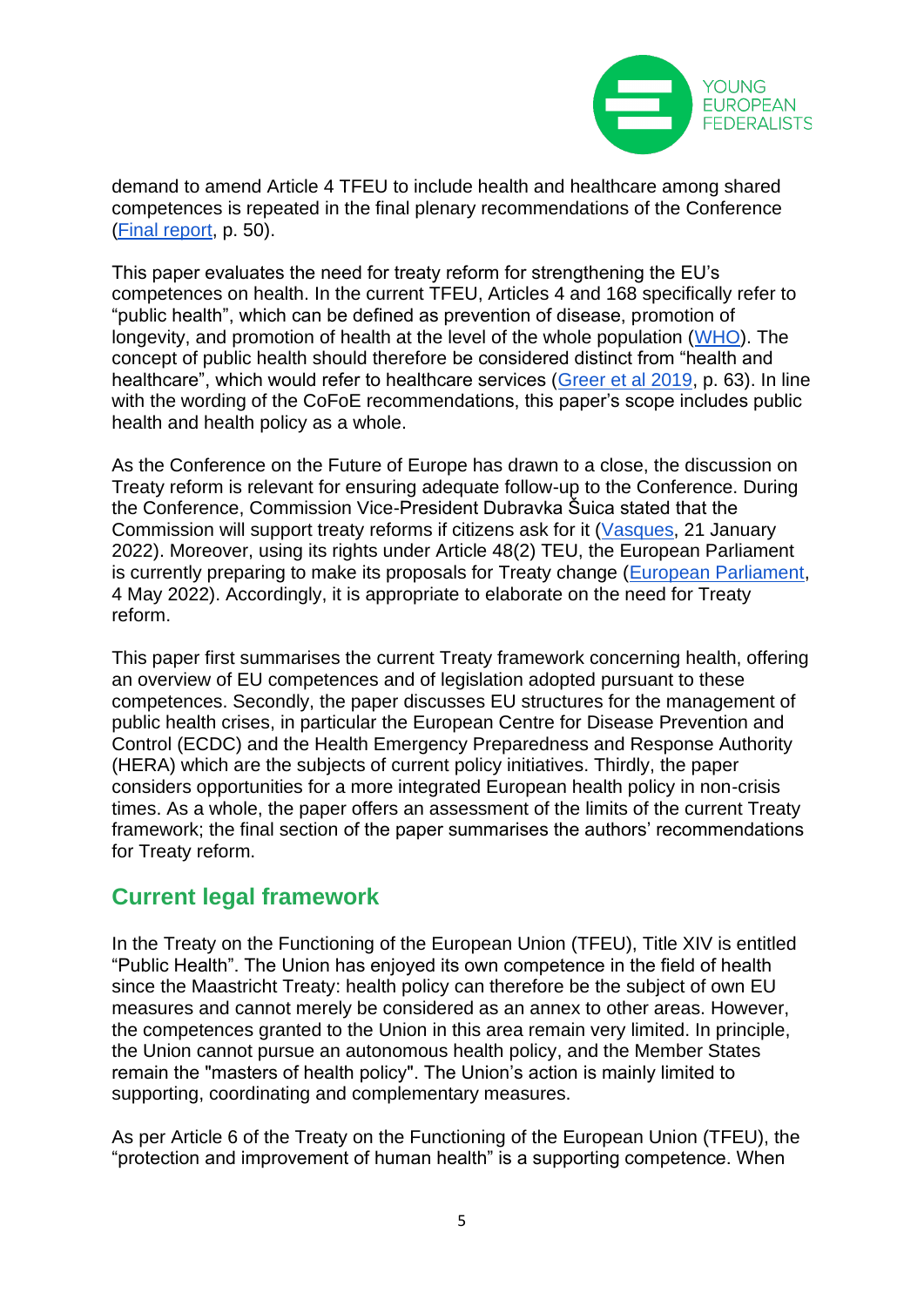

the EU has a supporting competence, it is able to support, coordinate or complement Member States' actions, but cannot pass legislation [\(European Commission\)](https://ec.europa.eu/info/about-european-commission/what-european-commission-does/law/areas-eu-action_en).

Nonetheless, the current Treaty already provides certain avenues for EU legislation on public health matters. **Article 4(2)(k)** of the Treaty gives the EU and Member States a shared competence in "common safety concerns in public health matters, for the aspects defined in this Treaty". In the case of a shared competence, both the EU and Member States are allowed to pass legislation: however, when the EU legislates on a particular matter, Member States' legislative power is correspondingly limited, since EU law takes precedence over national law.

The EU's powers on public health are defined further in **Article 168** TFEU. Article 168(1) contains the so-called horizontal clause, which obliges the Union to ensure a high level of health protection in all its policies and activities. The fact that this clause is not included in the general provisions, as with other horizontal clauses such as Articles 9–11 TFEU, does not change its overarching binding nature and equal status with other objectives and horizontal clauses.

**Article 168(4)** outlines three public health matters in which EU legislation may be adopted, using the exception provided by Article 4(2)(k): safety standards for organs and substances of human origin, veterinary and phytosanitary measures aiming to protect public health, and safety standards for medicinal products and devices.

Article 168(4)(a) TFEU provides for measures to establish high standards of quality and safety for organs and substances of human origin, as well as for blood and blood derivatives. The special authorisation was created in order not to leave organs and substances of human origin to the economic logic of the internal market.<sup>3</sup> The measures taken under 168(4)(a) do not prevent the Member States from maintaining or introducing more stringent protective measures. The Union can therefore only set minimum standards.

Article 168(4)(b) authorises measures in the veterinary and phytosanitary fields which have the direct objective of protecting public health. The provision was introduced in the context of the Bovine Spongiform Encephalopathy (BSE) crisis, also known as "Mad Cow Disease", which faced Europe in the 1980s and 1990s.<sup>4</sup> The Article separates veterinary and phytosanitary measures from agricultural measures. Legally, Article 168(4)(b) thus represents a special provision to the agricultural policy provisions of Article 43 TFEU. The delimitation is based on the stipulation that Article 168(4)(b) can only be used for measures that "have as their direct objective the protection of public health", even if the delimitation is difficult in

<sup>3</sup> Johannes Christian Wichard, 'Art. 152 EGV', in Christian Calliess and Matthias Ruffert (eds.) *Das Verfassungsgericht der Europäischen Union mit Europäischer Grundrechtcharta*, Munich, Verlag C.H. Beck, 2007*;* Fischer, 'Art. 168 AEUV', in Carl-Otto Lenz and Klaus-Dieter Borchardt (eds.) *EU-Verträge Kommentar*, Munich, Verlag C.H. Beck, 2012.

<sup>4</sup> Gerald Sander, 'Europäischer Gesundheitsschutz als primärrechtliche Aufgabe und grundrechtliche Gewährleistung', *Zeitschrift für Europarechtliche Studien* 2/2005.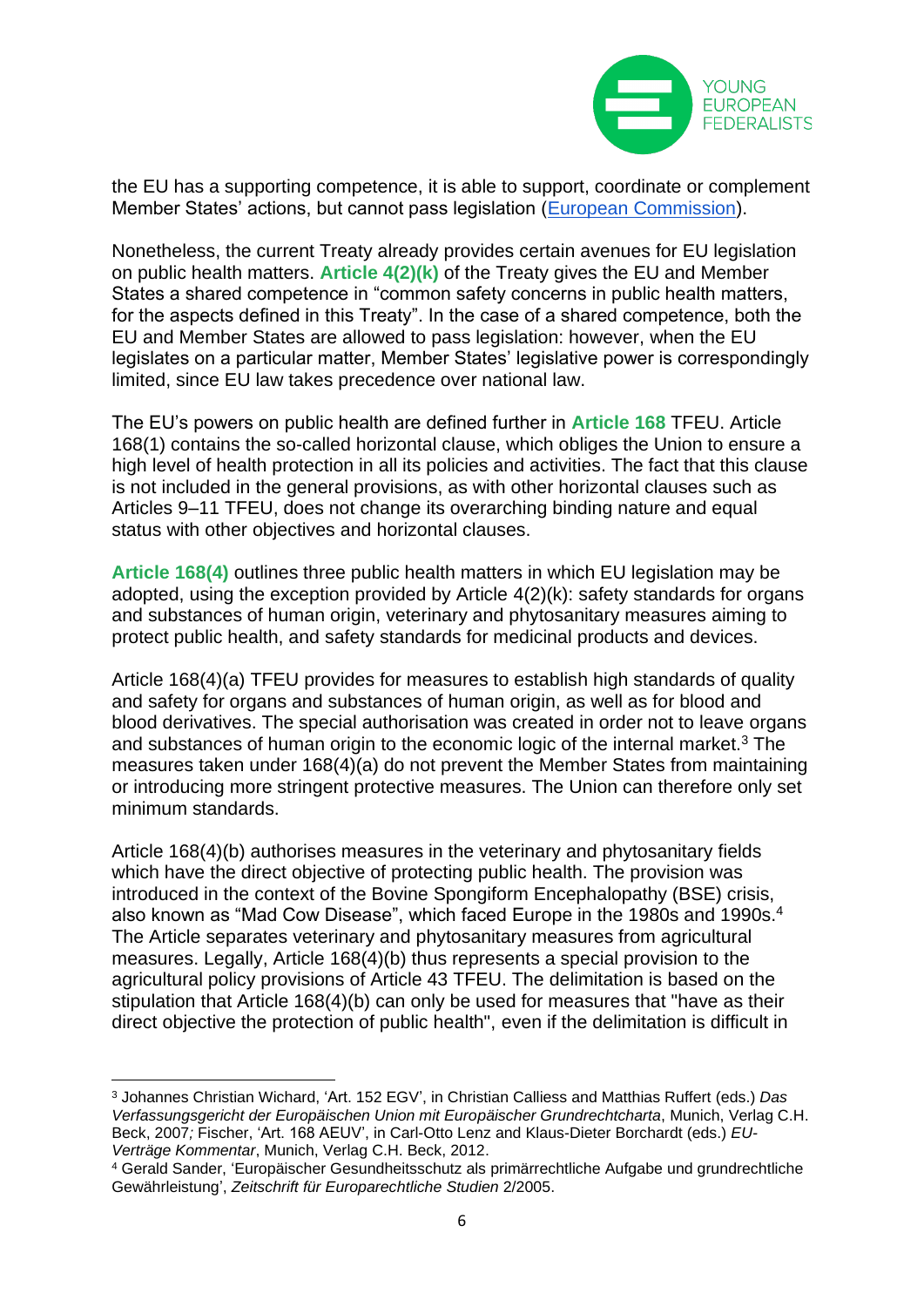

individual cases. Generally speaking, health protection must be the main objective of the foreseen measure in order to base any legislative act on Article 168(4)(b).

Article 168(4)(c) enables measures to set high quality and safety standards for medicinal products and medical devices. The competence was newly introduced by the Treaty of Lisbon, and acts as *lex specialis* to Article 114 TFEU.

Further, **Article 168(5)** lists additional matters on which the EU may legislate: incentive measures for improving human health and combatting "major cross-border health scourges"<sup>5</sup>, measures for monitoring and combatting serious cross-border health threats, and public health measures regarding tobacco and alcohol abuse.

It is important to notice that measures under Article 168(5) must exclude any form of harmonisation of the laws or regulations of Member States. Hence, there cannot be any doubt that the authors of the treaties wanted to prevent any direct and normative interference into national health systems from European legislators. Although "measures" – that is, Regulations, Directives and Decisions – can be taken, any form of harmonisation is therefore explicitly excluded.

The listing of matters on which the EU may adopt legislation shows that the Treaty intends to clearly delimit the EU's powers on public health. **Article 168(7)** reiterates that the Member States are responsible for managing their health services and allocating resources to them, as well as defining their health policies. This can be explained against the background that health and social security systems are structured, organised and financed very differently in the Member States: for instance, some national systems are tax-financed, while other systems are contribution-financed.

Beyond the provisions specifically focused on health, Article 352 TFEU could in theory be used. The Article refers to a situation where the Treaties haven't provided the necessary powers for the EU to attain one of the objectives set out in the Treaties: in such a case, the Council would be able to adopt the necessary measures by unanimity. During the COVID-19 crisis, Article 352 was used as a legal basis to enable postponements to general meetings of certain types of companies [\(Council Regulation 2020/699\)](https://eur-lex.europa.eu/eli/reg/2020/699/oj). However, the Article has not served as a basis for action on health policy, and the exceptional nature of the Article means that the threshold for doing so would be high.

Finally, it is useful to draw a distinction between Articles 168 and 114 TFEU. Whereas Article 114(1) is widely used to harmonise legislation within the common market when its conditions are met, Article 168 gives much more narrow space for

<sup>5</sup> The term "incentive measures" is not clearly defined. [Greer et al](https://www.ncbi.nlm.nih.gov/books/NBK551086/pdf/Bookshelf_NBK551086.pdf) (2019, p. 64) write that the wording refers to financing tools but not binding legislation. Meanwhile, [Purnhagen et al](https://doi.org/10.1017/err.2020.35) (2020, p. 301) also envisage the possibility of binding EU measures that would provide financial or other incentives, either positive or negative, for Member State actions. In any case, Article 168(5) foresees the ordinary legislative procedure for adopting these incentive measures, which suggests that the measures can take the form of secondary Union law, so long as they do not harmonise Member States' laws.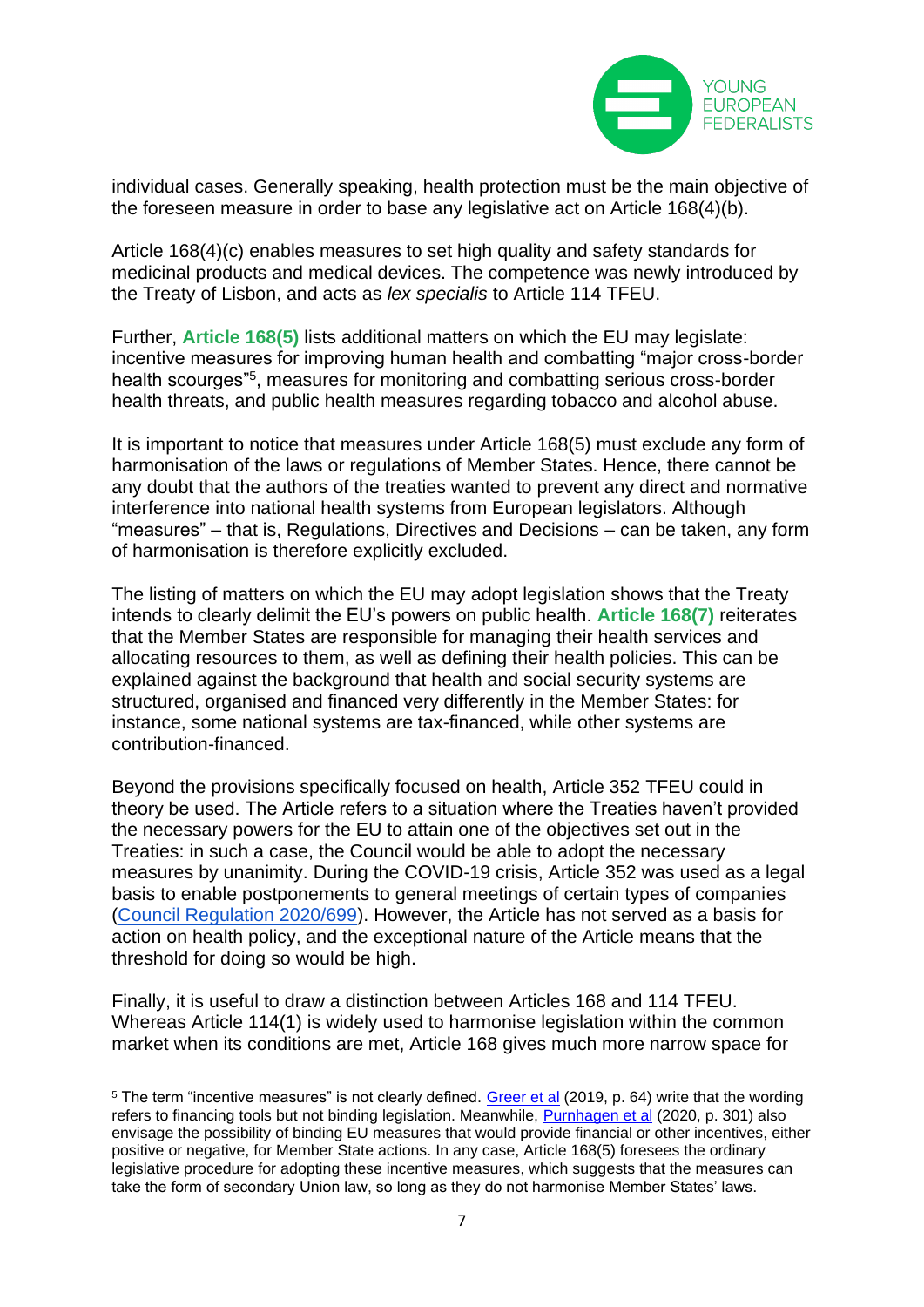

EU legislation. As noted above, Article 168(5) even excludes harmonisation in important fields of public health. Hence, it comes as no surprise that the choice of legal basis in matters touching simultaneously upon the single market and the health sector is controversial, and has given rise to numerous rulings by the European Court of Justice.<sup>6</sup> In any case, the legislator must always ask itself where the centre of gravity of the proposed legislative act lies, in order to determine the appropriate legal basis.

In sum, public health is in principle a supporting competence for the EU, which precludes legislative action by the EU. That said, through Articles 168(4) and 168(5), the Treaty provides six exceptions that enable legislation to be passed, using the ordinary legislative procedure. In this way, under the Lisbon Treaty, the EU competence on public health might be described as a supporting competence, with carefully defined elements of shared competence hidden in plain sight.

#### <span id="page-7-0"></span>*Use of Article 168(4) in practice*

The EU institutions have used the opportunity to adopt legislation in the matters listed under Article 168(4). This section covers the matters listed in Article 168(4), paragraphs (a)–(c) in turn.

Regarding **safety standards for organs** (Article 168(4)(a)), the European Organs Directive [\(2010/45\)](https://eur-lex.europa.eu/legal-content/EN/ALL/?uri=CELEX:32010L0053) sets requirements for example for the procurement of organs, for the traceability of organs from donor to recipient, and for the qualifications of healthcare personnel involved. Concerning **blood and substances of human origin**, also mentioned in Article 168(4)(a), revision of the EU legislative framework is ongoing [\(European Commission,](https://ec.europa.eu/health/blood-tissues-cells-and-organs/overview/revision-eu-legislation-blood-tissues-and-cells_en) 2022). The revision concerns [Directive 2002/98](https://eur-lex.europa.eu/eli/dir/2002/98/oj) on the safety and quality of human blood and blood components, and [Directive](https://eur-lex.europa.eu/eli/dir/2004/23/oj)  [2004/23](https://eur-lex.europa.eu/eli/dir/2004/23/oj) on the safety of human tissues and cells. The purpose of the legislation is to prevent the spread of communicable disease through transfusion or transplantation: the Commission justifies the revision, among other reasons, through increasing globalisation in the sector. The announced legal basis for the new legislative proposals, to be published in 2022, is Article 168 (see [Annexes 1 -](https://ec.europa.eu/info/sites/default/files/2021_commission_work_programme_annexes_en.pdf) 4 to the [Commission Work Programme 2021;](https://ec.europa.eu/info/sites/default/files/2021_commission_work_programme_annexes_en.pdf) [EP Legislative Train Schedule\)](https://www.europarl.europa.eu/legislative-train/theme-promoting-our-european-way-of-life/file-revision-of-the-blood-tissues-and-cells-legislation): likewise, the existing legislation was adopted under the "public health" article 152 of the previous Treaty [\(Article 152 TFEU,](http://hrlibrary.umn.edu/instree/EUAmsterdam-treaty.pdf) Amsterdam version).

Similarly, updates of legislation using Article 168(4)(b) (**veterinary and phytosanitary measures**) are underway. Namely, the revision of the Feed Additives Regulation [\(1831/2003\)](https://eur-lex.europa.eu/legal-content/EN/TXT/?uri=CELEX%3A32003R1831), for which a legislative proposal is upcoming [\(EP Legislative](https://www.europarl.europa.eu/legislative-train/theme-a-european-green-deal/file-revisio-of-the-feed-additives-regulation)  [Train Schedule\)](https://www.europarl.europa.eu/legislative-train/theme-a-european-green-deal/file-revisio-of-the-feed-additives-regulation), uses Article 168 as a legal basis, alongside Article 43 which

<sup>6</sup> See for example *Philip Morris Brands SARL and others v The Secretary of State for Health* (C-547/14).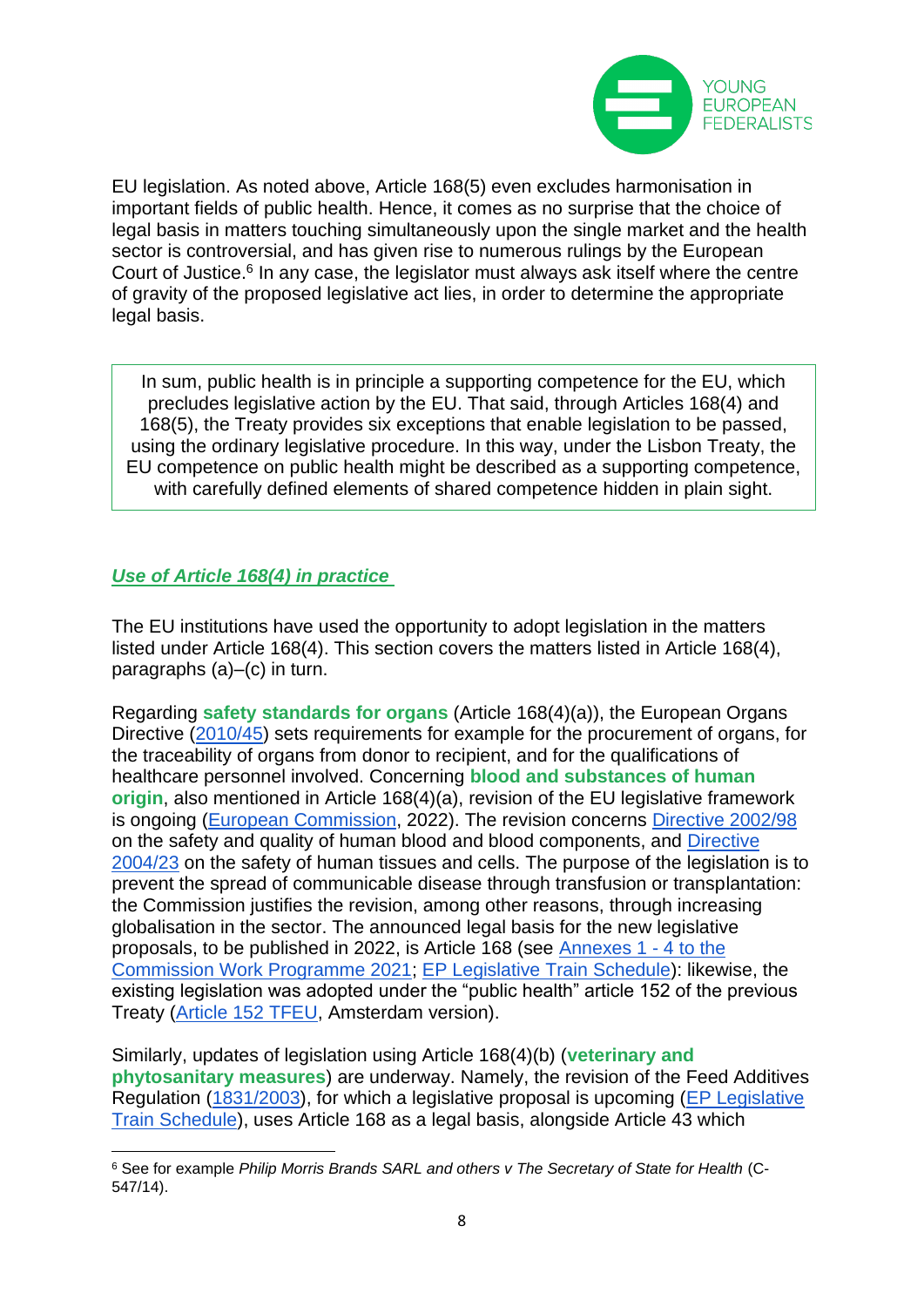

empowers the Commission to make proposals for implementing the Common Agricultural Policy.

Regarding **medical devices**, mentioned in Article 168(4)(c), new legislation is currently entering into force: [Regulation 2017/745](https://eur-lex.europa.eu/eli/reg/2017/745/oj) on medical devices (in force since 26 May 2021), and [Regulation 2017/746](https://eur-lex.europa.eu/eli/reg/2017/746/oj) on in-vitro diagnostic medical devices (entering into force on 26 May 2022). Both Regulations were adopted using Article 168 as the legal basis, complemented by the 'catch-all' legal basis of Article 114 that provides for the establishment of an internal market.

A proposal on **medicinal products** for human use [\(COM/99/0315\)](https://eur-lex.europa.eu/legal-content/EN/TXT/PDF/?uri=CELEX:51999PC0315) was first adopted in 2001 [\(Directive 2001/83\)](https://eur-lex.europa.eu/eli/dir/2001/83/oj) using the 'internal market' legal basis, as at that time, the Treaty did not yet include a specific provision for legislation on medicinal products. Following up on this, [Regulation 726/2004](https://eur-lex.europa.eu/eli/reg/2004/726/oj) laid down rules for authorisation and supervision of medicinal products for human and veterinary use and defined the tasks of the European Medicines Agency (EMA). This regulation used the old "public health" article [\(Article 152 TFEU,](http://hrlibrary.umn.edu/instree/EUAmsterdam-treaty.pdf) Amsterdam version) as a legal basis, but only for parts concerning medicines of animal use (see Commission proposal, [COM\(2001\)404\)](https://eur-lex.europa.eu/legal-content/EN/TXT/PDF/?uri=COM:2001:404:FIN). At the time, the Treaty provided for legislation on measures in the veterinary field, but not yet for measures for human use: therefore, for human medicinal products, the 'internal market' legal basis (Article 95) was used.

More recently, Article 168(4)(c) together with the Lisbon Treaty's 'internal market' article 114 served as legal basis for [Regulation 2022/123,](https://eur-lex.europa.eu/eli/reg/2022/123/oj) which reinforces the European Medicines Agency's role in crisis preparedness. The new legislation, adopted on 25 January 2022, focuses on monitoring and mitigating shortages of critical medical products: it codifies mechanisms that the EMA had established during the COVID-19 pandemic, while also giving new tasks to the agency [\(EMA,](https://www.ema.europa.eu/en/news/stronger-role-ema)  [2022\)](https://www.ema.europa.eu/en/news/stronger-role-ema). It for example establishes the Medicine Shortages Steering Group within the EMA, which is enabled to make recommendations to the Commission, Member States and other entities in order to mitigate shortages (Regulation 2022/123, Article 8). As another example, the Regulation provides for an Emergency Task Force within the EMA, which is tasked with providing scientific support for the development of remedies during public health emergencies, among other tasks (Article 15). The original Commission proposal [\(COM\(2020\)725,](https://eur-lex.europa.eu/legal-content/EN/TXT/?uri=CELEX%3A52020PC0725) p. 4) suggests that the internal market legal basis justifies the measures taken to combat shortages of products within the internal market, whereas Article 168(4)(c) helps "ensure the quality and safety of medicinal products and medical devices developed during [crisis] periods". In short, the COVID-19 pandemic has inspired an enlargement of the EMA's competences for ensuring crisis response, with Article 114 providing the internal market rationale for the new actions for the availability of medicinal products; in the meantime, Article 168 remains the treaty basis for standard-setting for the new products.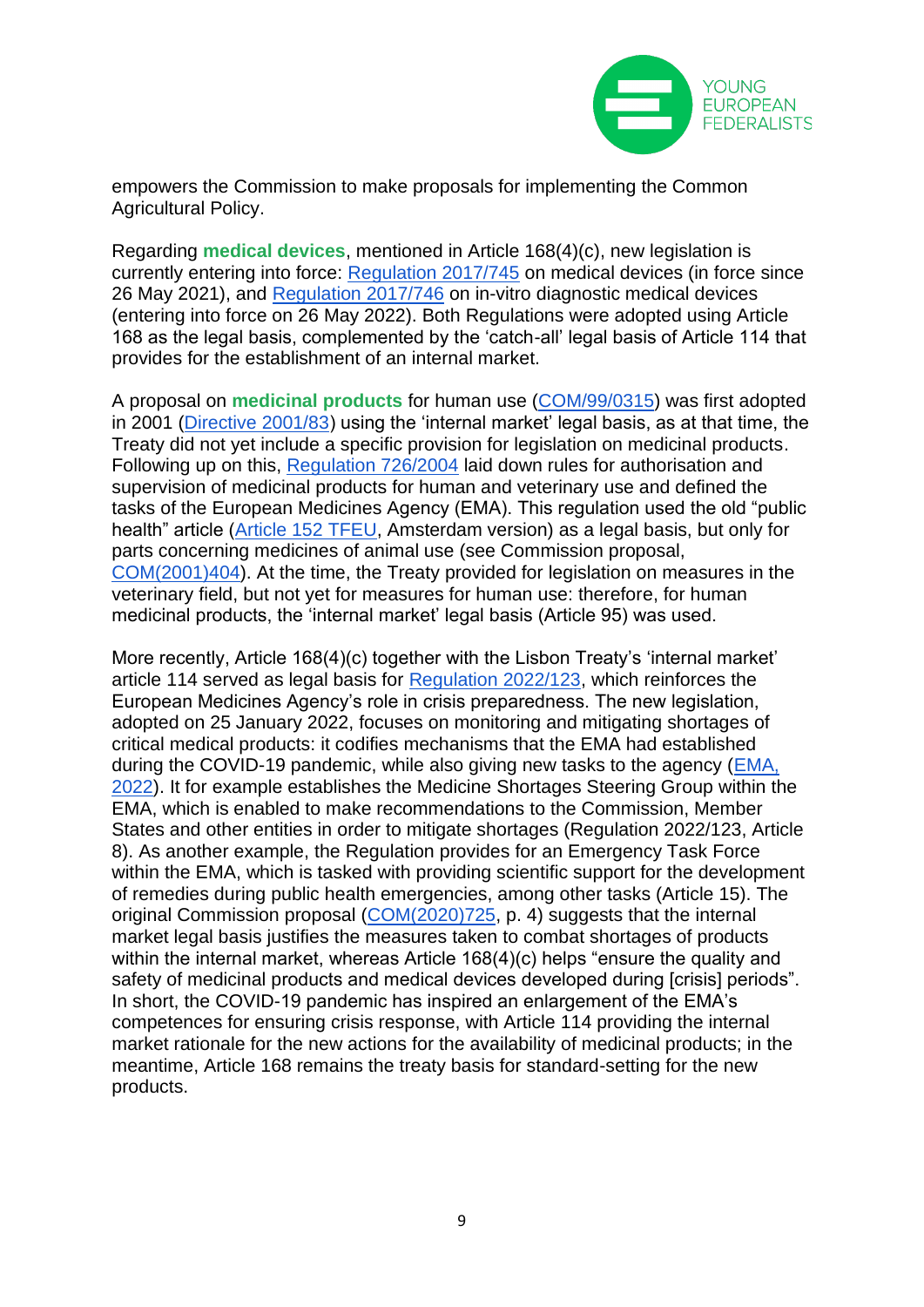

As it is connected to Article 4 of the Treaty, Article 168(4) is the most explicit expression of existing EU legislative competence in public health. The above overview shows that legislation has been adopted pursuant to each of the subpoints of the Article, and that the potential of Article 168(4) has therefore been exploited productively. As an exception, the legislation on medicinal products precedes the specific EU competence to legislate in this field, which explains the historical use of the generic internal market legal basis, which is now used jointly with Article 168(4).

#### <span id="page-9-0"></span>*Use of Article 168(5) in practice*

Though Article 168(5) gives the possibility for legislation to protect public health from tobacco, EU **tobacco legislation** has instead been adopted using the internal market legal basis. For example, the Tobacco Products Directive [\(2014/40\)](https://eur-lex.europa.eu/eli/dir/2014/40/oj) and the Tobacco Advertising Directive [\(2003/33\)](https://eur-lex.europa.eu/eli/dir/2003/33/oj) – adopted before the Lisbon Treaty, when the "public health" article of the Treaty did not yet mention tobacco specifically – do not use public health as a legal basis. [Delhomme \(2020\)](https://doi.org/10.1017/err.2020.85) argues that the resort to the internal market legal basis is caused by the weakness of Article 168, which excludes any harmonisation of Member States' laws.<sup>7</sup> He continues that the use of the "wrong" legal basis undermines the legitimacy of EU action, exposes legislation to legal challenges insofar as it does not follow the internal market rationale of Article 114, and prevents the EU from adopting minimum standards, as the setting of minimum standards runs contrary to the logic of eliminating trade obstacles within the Single Market. As an example of the second issue, provisions of the 1998 Tobacco Advertising Directive that prohibited tobacco advertising in static places such as billboards could not be justified in terms of facilitating trade within the Single Market, and were therefore annulled by the European Court of Justice in the *Germany v European Parliament and Council* (C-376/98) case (Delhomme, 2020). A stronger treaty basis for EU legislative action on public health would therefore have been necessary for achieving the desired policy outcomes.

While Article 168(5) offers a possibility for legislation against **alcohol abuse**, EU action on the matter has been non-legislative, including support for Member State efforts. In the 2006 EU alcohol strategy [\(COM\(2006\)625\)](https://eur-lex.europa.eu/legal-content/EN/TXT/PDF/?uri=CELEX:52006DC0625&from=EN), the Commission explicitly stated that it does not intend to substitute existing national legislation, citing the subsidiarity principle. The apparent lack of interest in alcohol legislation contrasts with the issue of **smoking in public places**, on which the Commission decided to act, but had to unwillingly resort to a non-binding [Council recommendation \(2009\)](https://eur-lex.europa.eu/legal-content/EN/ALL/?uri=CELEX%3A32009H1205%2801%29)

 $7$  The matters outlined in Article 168(4) appear to be an exception to this non-harmonisation rule, as the actions under Article 168(4) are taken "by way of derogation" from Article 2(5), which in turn excludes harmonisation in areas where the EU has supporting competence.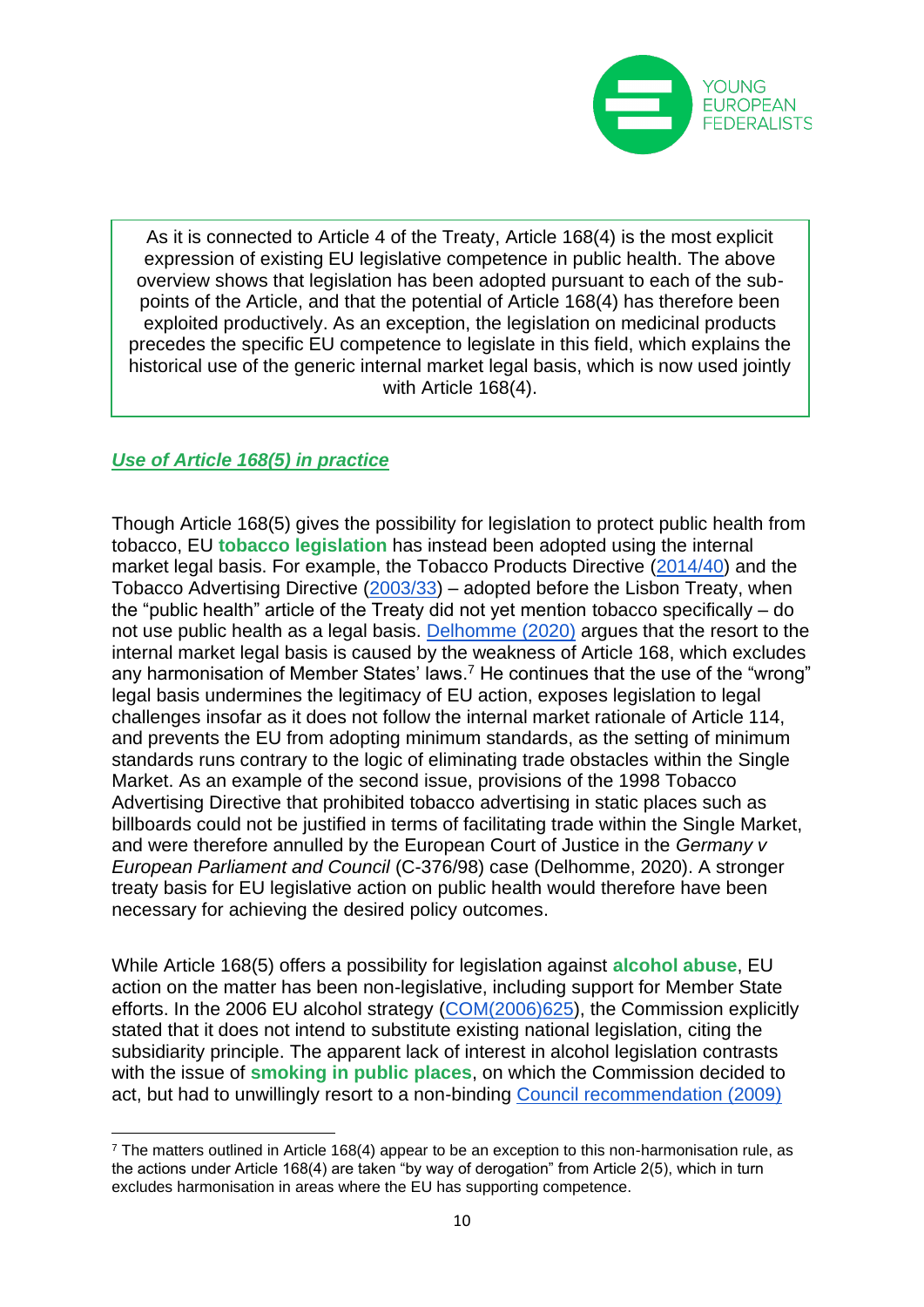

due to the lack of a strong enough treaty basis for binding legislation (Delhomme, 2020; [Delhomme, 2018\)](http://aei.pitt.edu/97337/1/delhomme_cepob_8-18.pdf).

With the COVID-19 pandemic, the provisions of Article 168(5) on "**major crossborder health scourges**" and "**serious cross-border threats to health**" have become particularly topical. In 2013 the paragraph was already used as a legal basis for [Decision 1082/2013,](https://eur-lex.europa.eu/eli/dec/2013/1082/oj) which for example foresaw the creation of the Early Warning and Response System by the European Centre for Disease Prevention and Control (ECDC) [\(Bacian, 2020\)](https://www.europarl.europa.eu/RegData/etudes/ATAG/2020/642823/EPRS_ATA(2020)642823_EN.pdf). During the pandemic, the Member States have reported the numbers of COVID-19 cases on their territory by using the system [\(ECDC, 2022\)](https://www.ecdc.europa.eu/en/covid-19/surveillance). All in all, the Decision provides the framework for constant communication between the ECDC, the Commission and national authorities within the Member States, as well as enabling joint advance procurement of medical countermeasures. In November 2020, the Commission made a proposal for a Regulation [\(COM\(2020\)727\)](https://eur-lex.europa.eu/legal-content/EN/ALL/?uri=COM:2020:727:FIN) that reinforces the framework for responding to serious cross-border health threats, and repeals Decision 1082/2013. Once adopted, the new framework will for example oblige Member States to report on their preparedness plans; though Article 8 of the proposal would empower the ECDC to 'audit' the preparedness plans, the recommendations the ECDC makes during the audits are not binding. Besides the audit of the preparedness plans, the Regulation would for example enable the Commission to organise training for public health professionals within the Member States.

More broadly, [Regulation 851/2004,](https://eur-lex.europa.eu/legal-content/EN/TXT/?uri=celex:32004R0851) establishing the ECDC itself, was adopted using the public health treaty basis. Likewise, the ongoing legislative process for reinforcing the ECDC's powers (COM(2020)726, see below) is based on Article 168(5) – the following section discusses the ECDC in further detail.

On the international arena, Article 168(5) served as a legal basis for the Council's authorisation for the EU to negotiate on the WHO 'Pandemic Treaty' [\(Decision](https://eur-lex.europa.eu/eli/dec/2022/451/oj)  [2022/451\)](https://eur-lex.europa.eu/eli/dec/2022/451/oj). The agreement is to provide a global framework for pandemic preparedness and response, with the outcome of the negotiations due to be submitted to the WHO's World Health Assembly in 2024 [\(WHO,](https://www.who.int/news/item/01-12-2021-world-health-assembly-agrees-to-launch-process-to-develop-historic-global-accord-on-pandemic-prevention-preparedness-and-response) 1 December 2021).

Finally, one should note that annexes to the 2021 Commission Work Programme foresaw Article 168 as a legal basis for the upcoming legislative proposal on a European Health Data Space, without however specifying the intended paragraph within the Article [\(European Commission 2020,](https://ec.europa.eu/info/sites/default/files/2021_commission_work_programme_annexes_en.pdf) p. 5). However, the final Commission proposal [\(COM\(2022\)197/2,](https://eur-lex.europa.eu/legal-content/EN/TXT/?uri=CELEX%3A52022PC0197) p. 6) no longer employs Article 168, but instead references Article 114 (the "internal market" article), as well as Article 16 which enables the Union to legislate on data protection matters. While the sharing of health data across national borders can promote public health, Articles 168(4) or 168(5) do not specifically provide for legislation on this matter; furthermore, Article 114(3) explicitly refers to the possibility of adopting legislation in the field of health, using the internal market legal basis where appropriate. Thus, while Article 168 appears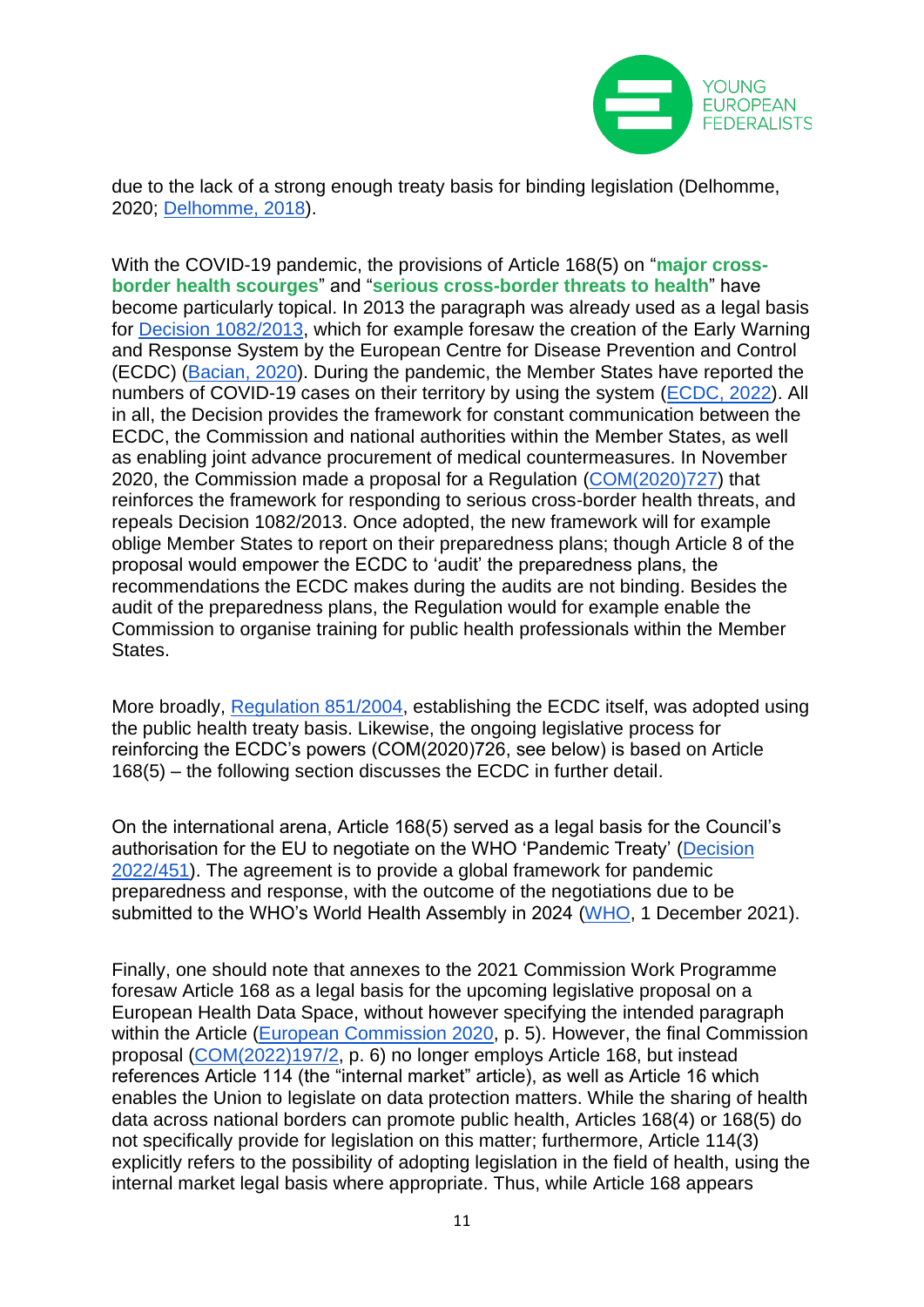

insufficient as a legal basis for the legislation on a health data space, Article 114 provides adequate cover.

In sum, the possibilities offered by Article 168(5) have not been used as comprehensively as those of Article 168(4). In particular, anti-tobacco legislation has avoided Article 168(5) in favour of the "internal market" legal basis: while legislation adopted under Article 168(5) cannot result in harmonisation, the internal market legal basis offers such an opportunity. Likewise, the European Health Data Space is being established on the basis of Article 114, despite the Commission's apparent interest in using Article 168 as a legal basis. That said, the establishment of the ECDC and the EU's work on the WHO Pandemic Treaty are examples of Article 168(5) being used in practice.

# <span id="page-11-0"></span>**Public health crisis management post-COVID**

The COVID-19 crisis has substantially expedited European integration in public health, with new frameworks for crisis management emerging during the pandemic.

Whereas the EU crisis response at the outset of the pandemic was at least initially perceived as lagging behind, it steadily picked up pace, and EU coordination has become a core asset in the management of the crisis. In particular, the European Centre for Disease Prevention and Control (ECDC) has provided for exchange of information about the spread of the pandemic, while the joint procurement procedure foreseen by Article 5 of Decision 1082/2013 has been used for common purchases of COVID countermeasures [\(European Commission\)](https://ec.europa.eu/health/health-security-and-infectious-diseases/preparedness-and-response_en).

Furthermore, the EU Health Security Committee [\(HSC\)](https://ec.europa.eu/health/health-security-and-infectious-diseases/preparedness-and-response/health-security-committee-hsc_en) also played a pivotal role in COVID through directly interconnecting the Member State health ministries. Originally set up in 2001 at the request of national Health Ministers as an informal advisory group on health security at European level, hosted under DG SANTE of the Commission, its membership mostly consists of officials in national health ministries. In 2013, Decision 1082/2013 reinforced the HSC's role in coordination and sharing of best practice and information on national preparedness and response activities.

The growing importance of public health crisis management has given rise to new initiatives, such as the Commission proposal foreseeing the expansion of the mandate of the ECDC [\(COM\(2020\)726\)](https://eur-lex.europa.eu/legal-content/EN/TXT/?uri=CELEX:52020PC0726), or the creation of the Health Emergency Preparedness and Response Authority (HERA) which enables common investments in health preparedness through a dedicated budget. The following paragraphs elaborate on ECDC, HSC and HERA, and their role in health crisis management.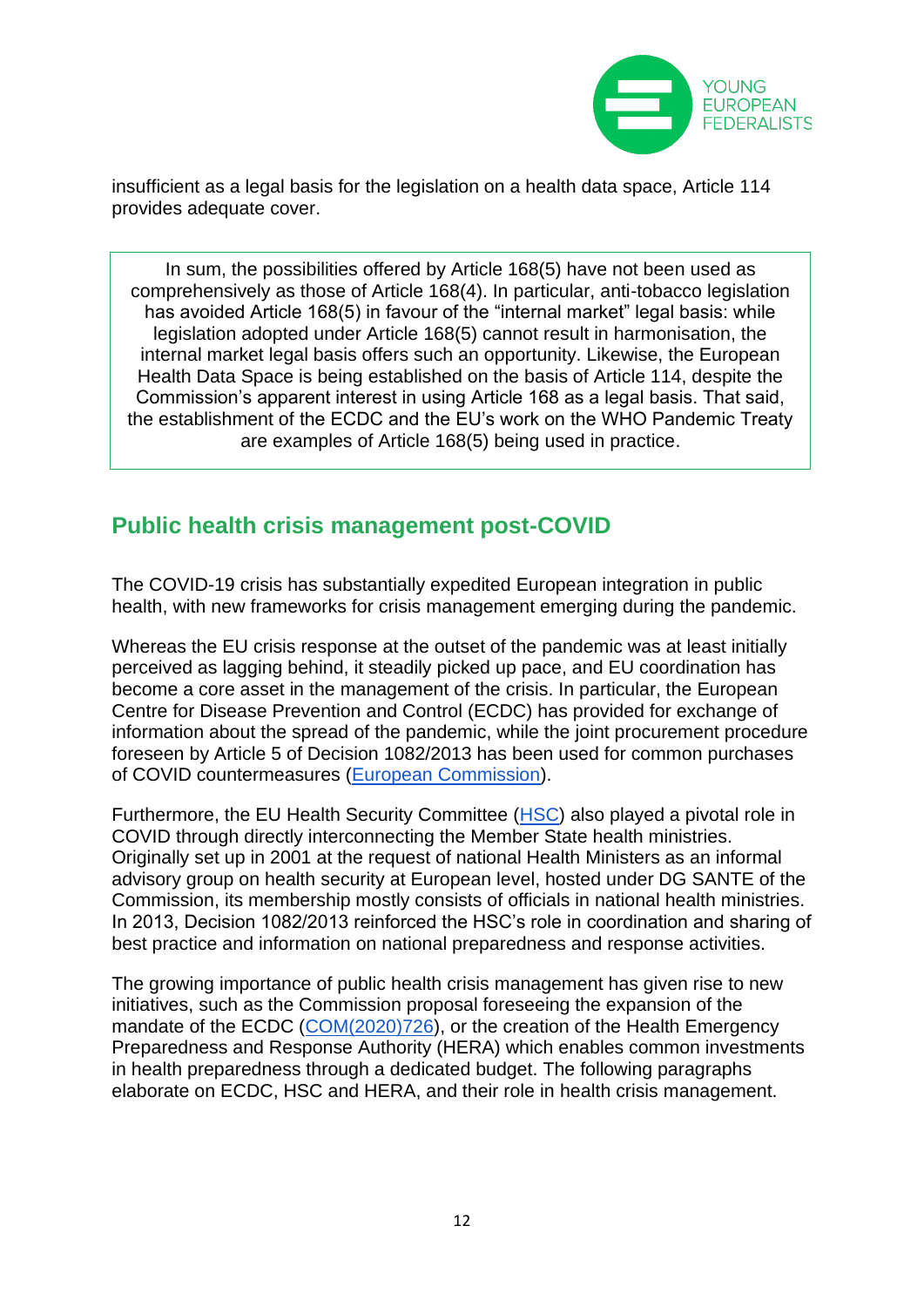

<span id="page-12-0"></span>*European Centre for Disease Prevention and Control (ECDC) and the Health Security Committee (HSC)*

The ECDC was originally created through Regulation (EC) No 851/2004 after the 2002 SARS outbreak, as an add-on on top of existing networks for infectious diseases surveillance. By 2020, it oversaw a total staff of 286 and a budget of €60.4 million, with its main tasks including epidemic intelligence and surveillance, scientific advice, and training of Member State specialists for investigations [\(Scholz](https://www.europarl.europa.eu/RegData/etudes/BRIE/2020/651973/EPRS_BRI(2020)651973_EN.pdf) 2020). Furthermore, it takes action through thematic programmes, such as those on antimicrobial resistance, healthcare-associated infections, tuberculosis, and vaccinepreventable diseases (Scholz 2020, p. 7).

During the COVID pandemic, the ECDC expanded its remit of activities to respond to the crisis. While the ECDC's mandate has been limited to surveillance of health threats, as opposed to providing advice on risk management, during the COVID crisis the ECDC grew to provide advice to Member States and the Commission on crisis responses such as lockdowns and face masks [\(Deruelle & Engeli 2021\)](https://doi.org/10.1080/01402382.2021.1930426). The Commission's proposal for the new expanded ECDC mandate (COM(2020)726) seeks to enshrine these developments legally, by enabling the ECDC to formulate recommendations on health threat management to the Health Security Committee (new Article 8b). Moreover, the ECDC would gain an operational capacity through the "Health Task Force", which it can mobilise to assist local response within Member States (Deruelle & Engeli 2021; COM(2020)726, new Article 11a). The European Parliament and EU Council have reached a provisional agreement on the text through trilogues, and the proposal is currently awaiting its first reading in the Parliament [\(EP Legislative Train Schedule,](https://www.europarl.europa.eu/legislative-train/theme-environment-public-health-and-food-safety-envi/file-ecdc-mandate-extension?sid=04-2022) April 2022).

Early on during the pandemic, Deruelle had criticised the distinction between the ECDC's surveillance and the HSC's risk management role, which is not found in corresponding national-level institutions, and which hinders effective crisis response [\(Deruelle 2020\)](https://reconnect-europe.eu/blog/framing-public-health-expectations-in-the-eu-amid-the-covid-19-pandemic/). While the new enlarged mandate of the ECDC will increase coordination, it nonetheless poses the question of the precise relations between the HSC and the ECDC. Once the ECDC has a legal mandate to provide recommendations to the Health Security Committee, one may assume that the HSC's threshold for ignoring the recommendations becomes higher. Beyond legal text, only practical experience can reveal how the relationship between the entities evolves.

Further, one should note the difference between "recommending" and "prescribing" measures to prevent the spread of epidemics. $8$  Even under the new legal regime, the ECDC's recommendations will remain non-mandatory: indeed, binding recommendations would risk raising legal concerns around Article 168(7) TFEU, which states that the "management of health services and medical care and the

<sup>&</sup>lt;sup>8</sup> The word "prescribe" is mentioned in point 5 of the JEF-Europe resolution, "For a coordinated EU [response to tackle the COVID-19 health emergency"](https://jef.eu/resolution/for-a-coordinated-eu-response-to-tackle-the-covid-19-health-emergency/) (April 2020).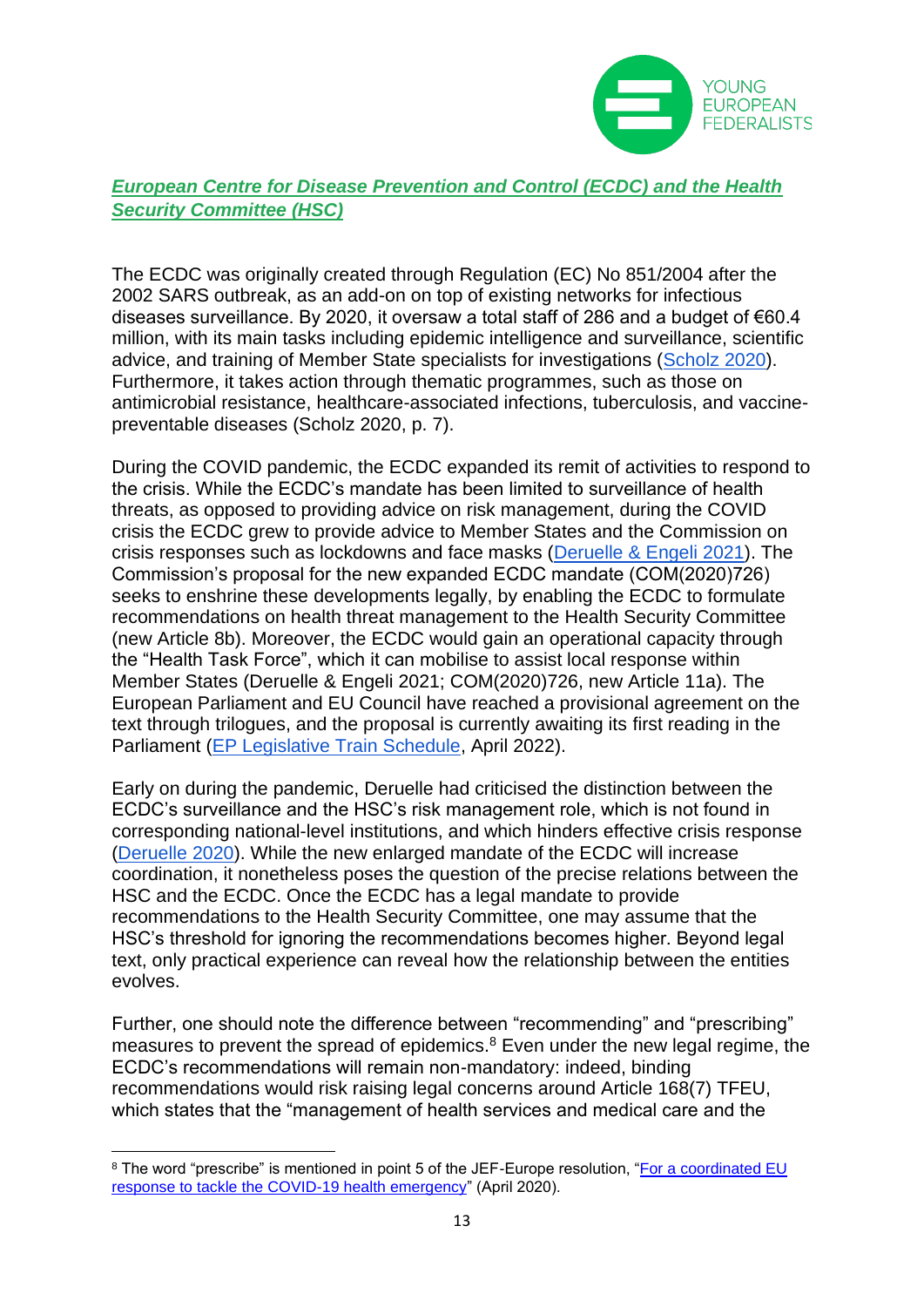

allocation of resources assigned to them" is a Member State responsibility (see [Nolen & Stockebrandt 2021\)](https://www.cep.eu/fileadmin/user_upload/cep.eu/Analysen/COM_2020_726_ECDC/cepPolicyBrief_European_Centre_for_Disease_Prevention_and_Control_COM_2020__726.pdf). In particular, binding recommendations could influence Member States' national control over resource allocation within their healthcare systems.

However, the COVID-19 pandemic has put the exclusive national prerogative in this field under question. Deruelle and Engeli (2021, p. 1393) suggest that future health crises might raise a need to go beyond the current 'coordination' arrangement for crisis management, towards 'regulation'. Further, during the Conference on the Future of Europe, the Citizens' Panel focusing on health noted that the EU "does not have enough competencies to legislate on healthcare", and called for the possibility to "issue binding regulations and decisions" [\(CoFoE 2022,](https://futureu.europa.eu/assemblies/citizens-panels/f/300/?locale=en) Recommendation 49).

The context of crisis management provides the most obvious example for the need for such binding EU-level decisions. Binding rules could concern, for example, the methodologies on data collection and provision by national authorities, and the sizes of stockpiles in the Member States [\(Beaussier & Chabane 2020,](https://doi.org/10.1017/err.2020.80) p. 818). Robust democratic control at the European level for such measures would be essential for their legitimacy, especially if they come from an EU agency such as the ECDC. However, given the constraints imposed by Article 6 (public health as a "supporting competence") and by Article 168(7) (management of healthcare systems, including resource allocation, as a national responsibility), **the first necessary step towards achieving an appropriately integrated crisis response is Treaty change**.

#### <span id="page-13-0"></span>*Health Emergency Preparedness and Response Authority (HERA)*

During the pandemic, the EU was criticised for the slow procurement of countermeasures, above all vaccines. Introduced by the Commission in September 2021, the Health Emergency Preparedness and Response Authority (HERA) is responsible for ensuring the rapid availability of medicines and other equipment such as PPE (personal protective equipment) during cross-border health emergencies. The Authority aims to strengthen the coordination between Member States, and also with industries, to ensure preparedness and crisis response. HERA is housed directly within the European Commission, and unlike ECDC, it is therefore not an EU Agency. [\(European Commission 2021\)](https://ec.europa.eu/health/system/files/2021-09/hera_2021_comm_en_0.pdf)

HERA has access to a budget of €6 billion for the 2021/27 period, and is able to spend the budget on investments in health preparedness. The European Commission justifies the creation of HERA by reference to the limits of the ECDC's mandate, as the latter only extends to communicable diseases, and moreover does not include the procurement of medical countermeasures. Similarly, the European Medicines Agency (EMA), which certifies medicines to be used within the EU, does not have capacity to make procurements [\(European Commission 2021\)](https://ec.europa.eu/health/system/files/2021-09/hera_2021_comm_en_0.pdf). Nonetheless, ECDC and HERA have some seemingly overlapping tasks. HERA is tasked with detecting health threats once they emerge and designing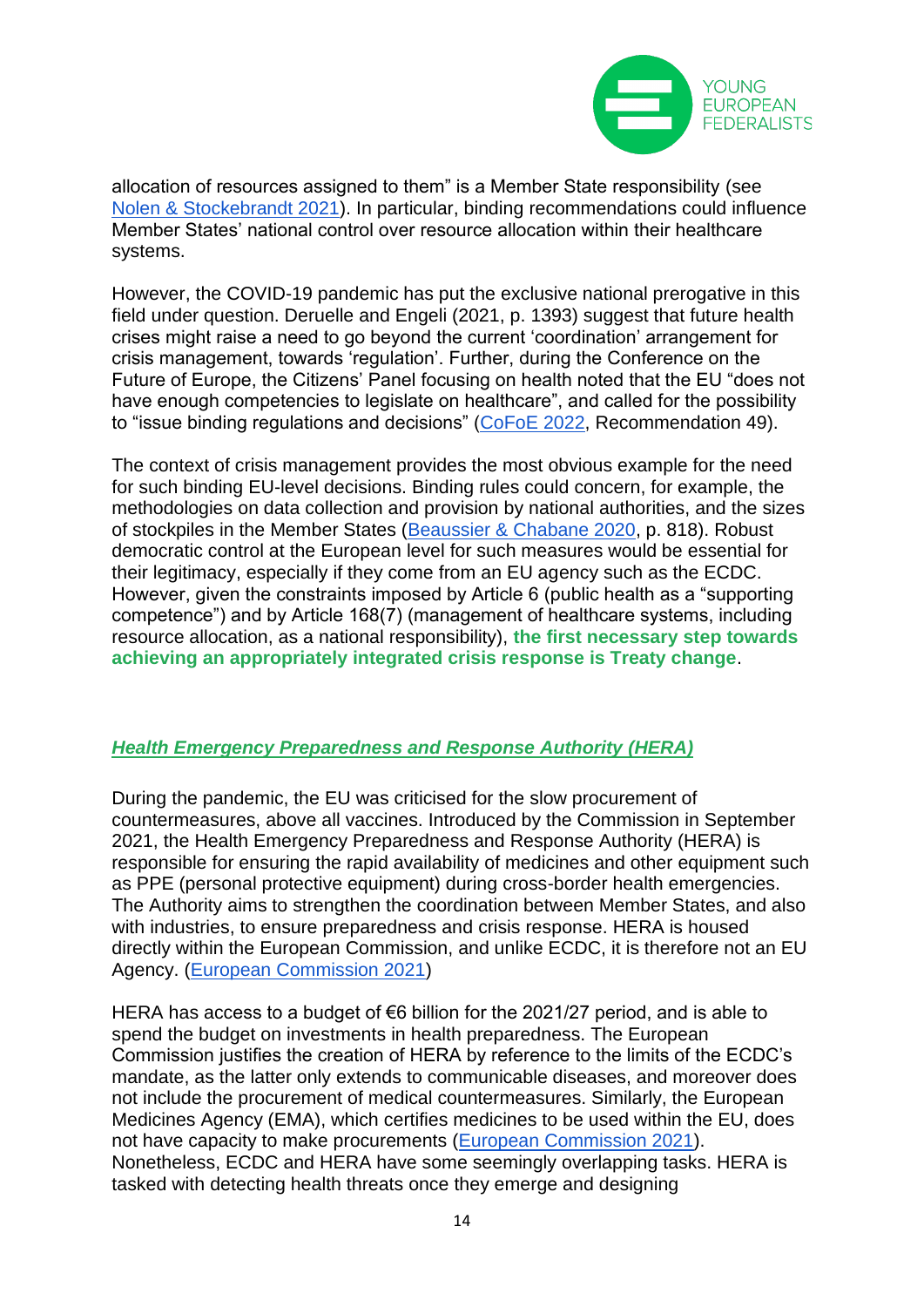

countermeasures, whereas ECDC identifies and assesses emerging health threats in the field of infectious diseases, and will in the future make recommendations on national response measures.

In connection with the introduction of HERA, the EU is laying out emergency measures that may be taken when a cross-border health crisis emerges. An upcoming Council Regulation (see Commission proposal, [COM\(2021\)577\)](https://eur-lex.europa.eu/legal-content/EN/TXT/?uri=COM:2021:577:FIN) foresees measures such as creation of a Health Crisis Board consisting of a representative from the Commission and each Member State, which coordinates action to ensure supply of medical countermeasures (Article 5). Moreover, the new Regulation includes a provision for the Commission to procure medical countermeasures on behalf of willing Member States (Article 7). In this way, the Council Regulation offers a basis for joint procurement efforts similar to those which the Commission headed after the onset of the COVID-19 pandemic.

The continuity also manifests in the choice of legal basis: Commission purchases of COVID-19 vaccines were made based on the Emergency Support Instrument (ESI), enabled by **Article 122(1) TFEU** [\(Lannoo & Sipiczki 2021\)](https://www.intereconomics.eu/contents/year/2021/number/3/article/the-eu-health-union-in-search-of-a-definition-and-an-open-discussion.html), and the same Treaty Article is cited as the legal basis for the new Council Regulation. Located under the "Economic and monetary policy" chapter of the Treaty, Article 122(1) enables the Council to take measures "if severe difficulties arise in the supply of certain products". In other words, the proposed new measures are not taken under the Article 168(5) provision that mentions measures for "combating serious cross-border threats to health". The choice of Article 122 in joint procurement is reminiscent of the adoption of health-themed legislation under Article 114 instead of Article 168: EU action on health resorts to general internal market-based legal bases, instead of a specific competence on health. Indeed, the Commission's Q&A webpage [\(European](https://ec.europa.eu/commission/presscorner/detail/en/qanda_21_4733)  [Commission,](https://ec.europa.eu/commission/presscorner/detail/en/qanda_21_4733) 16 September 2021) about HERA mentions Article 168, which however is not mentioned in the relevant legislative documents.

As Article 122 foresees decisions by the Council without the European Parliament's involvement, providing new avenues for procurement under Article 168 – by means of an ordinary legislative procedure involving both the Council and the Parliament – would help bridge the EU's democratic deficit. Further, a specific competence under Article 168 would also facilitate joint procurement of medical supplies outside crisis periods, for example in preparation for ordinary flu epidemics within the confines of a predetermined budget [\(Naumann 2022,](http://dx.doi.org/10.5040/9781509946396.ch-012) p. 259). In sum, a **stronger Treaty basis for procurement of medical supplies under Article 168** would ensure more flexibility for EU action, while also guaranteeing a stronger democratic control.

## <span id="page-14-0"></span>**Opportunities for a health union beyond crisis management**

Beyond crisis preparation and management, the COVID pandemic has precipitated discussion on European action for high-quality national healthcare systems. In a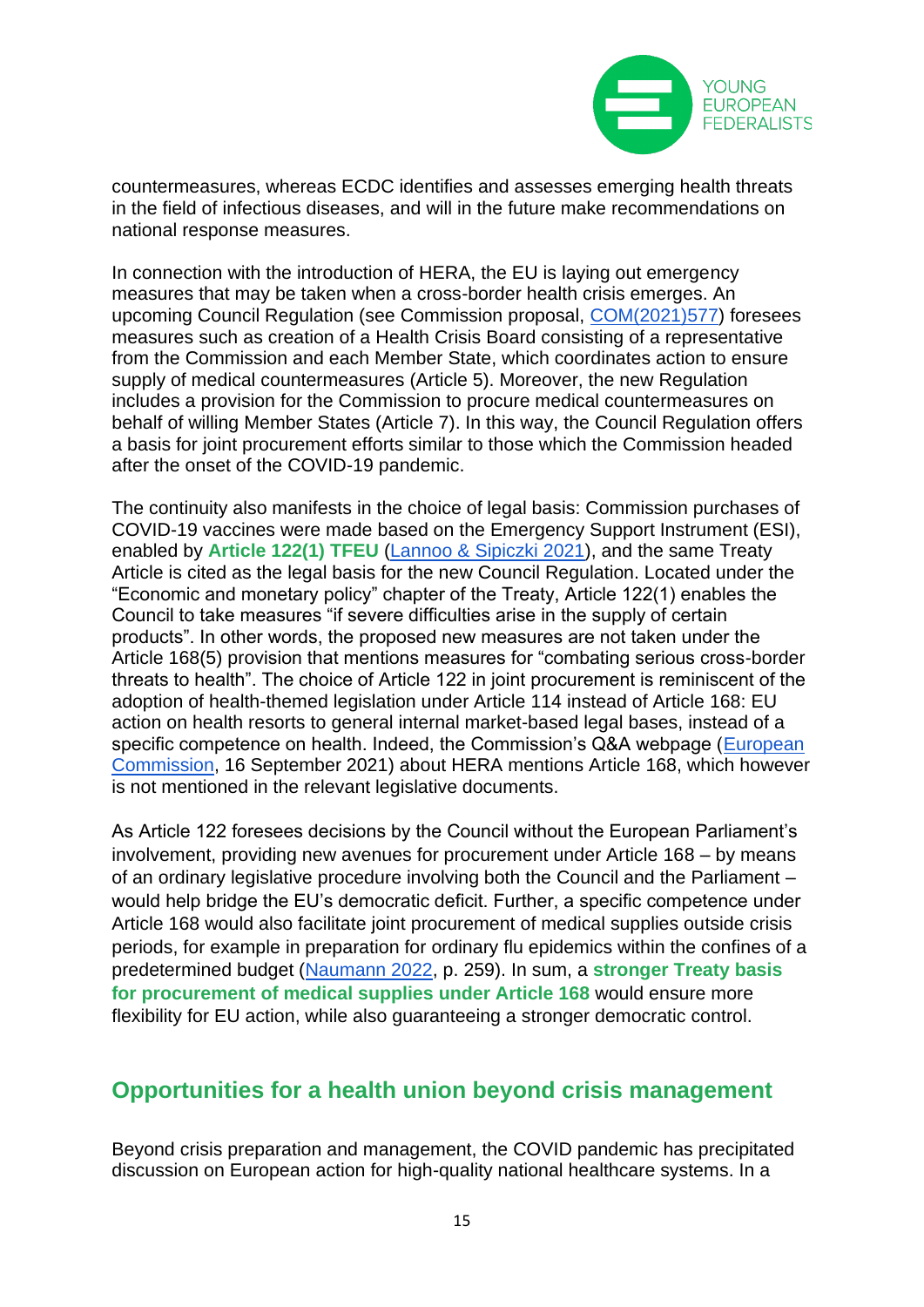

2020 report for the Commission, an EU expert group found that multiple national health systems lacked the resilience required to respond to COVID adequately [\(European Commission, 2020\)](https://ec.europa.eu/health/system/files/2021-10/2020_resilience_en_0.pdf). Bucher [\(2022,](https://www.bruegel.org/wp-content/uploads/2022/02/PC-02.pdf) p. 10) argues for European minimum standards for health system resilience, and additionally highlights antimicrobial resistance (AMR) as one cross-border threat which would require binding commitments on the reduction of antibiotics use. Further, she argues for an extension of the ECDC's mandate to surveillance of non-communicable diseases, which would not only enable insights into disease prevalence, but also support a more effective crisis response, given that crises especially threaten demographics with pre-existing medical conditions (Bucher 2022, p. 11).

Though Article 4(2)(k) provides for a shared competence in "common safety concerns in public health matters", these are limited to "the aspects defined in this Treaty", namely in Article 168. Extension of EU legislative action to topics such as antimicrobial resistance would therefore entail either separately defining new matters on which legislation is allowed or, as the final recommendations of the Conference on the Future of Europe propose, a **fully-fledged, horizontal shared competence** on public health.

Furthermore, calls for European integration move beyond public health, extending to the organisation of national healthcare systems. While the organisation of healthcare can only remain national responsibility due to the financial costs involved, treaty reform could enable the EU to establish **minimum standards for healthcare systems**. Including such a possibility would align with the CoFoE recommendation of an EU competence on "health and healthcare".

The European Parliament has already made demands in a similar vein: in July 2020, a Parliament resolution called for the Commission to propose minimum standards for patient safety, healthcare workers' working conditions and resilience to pandemics [\(European Parliament,](https://www.europarl.europa.eu/doceo/document/TA-9-2020-0205_EN.html) 10 July 2020). Though the Parliament noted the Member States' competence in the matter, such legislation could easily run into legal constraints under Article 168(7), unless the latter is amended. Further, Ujhelyi et al [\(2021,](https://www.feps-europe.eu/attachments/publications/feps%20policy%20brief%20eu%20health%20union%201.pdf) p. 10) report on Hungarian stakeholder consultations which revealed strong support for European standards on matters like waiting times for surgeries, and "the material and personal conditions of health services".

The last point is further elaborated in the manifesto for a European Health Union [\(europeanhealhunion.eu\)](https://europeanhealthunion.eu/#manifest), which calls for common standards for the training of health professionals, and joint European and national action to address shortages of health workers in certain regions. Such actions would be an appropriate show of solidarity, especially as the cross-border mobility of healthcare personnel has been facilitated by free movement within the Single Market.

Besides amendments to Article 168(7) TFEU, an **amended Article 3(3) TEU** could enshrine the establishment of a European health union as an objective for the EU, as suggested by former Commissioner Vytenis Andriukaitis [\(2021,](https://www.feps-europe.eu/attachments/publications/210930%20a%20eu%20health%20union_policy%20brief_v2.pdf) p. 5). Adding the mention of a Health Union to the Treaties would be a strong political signal of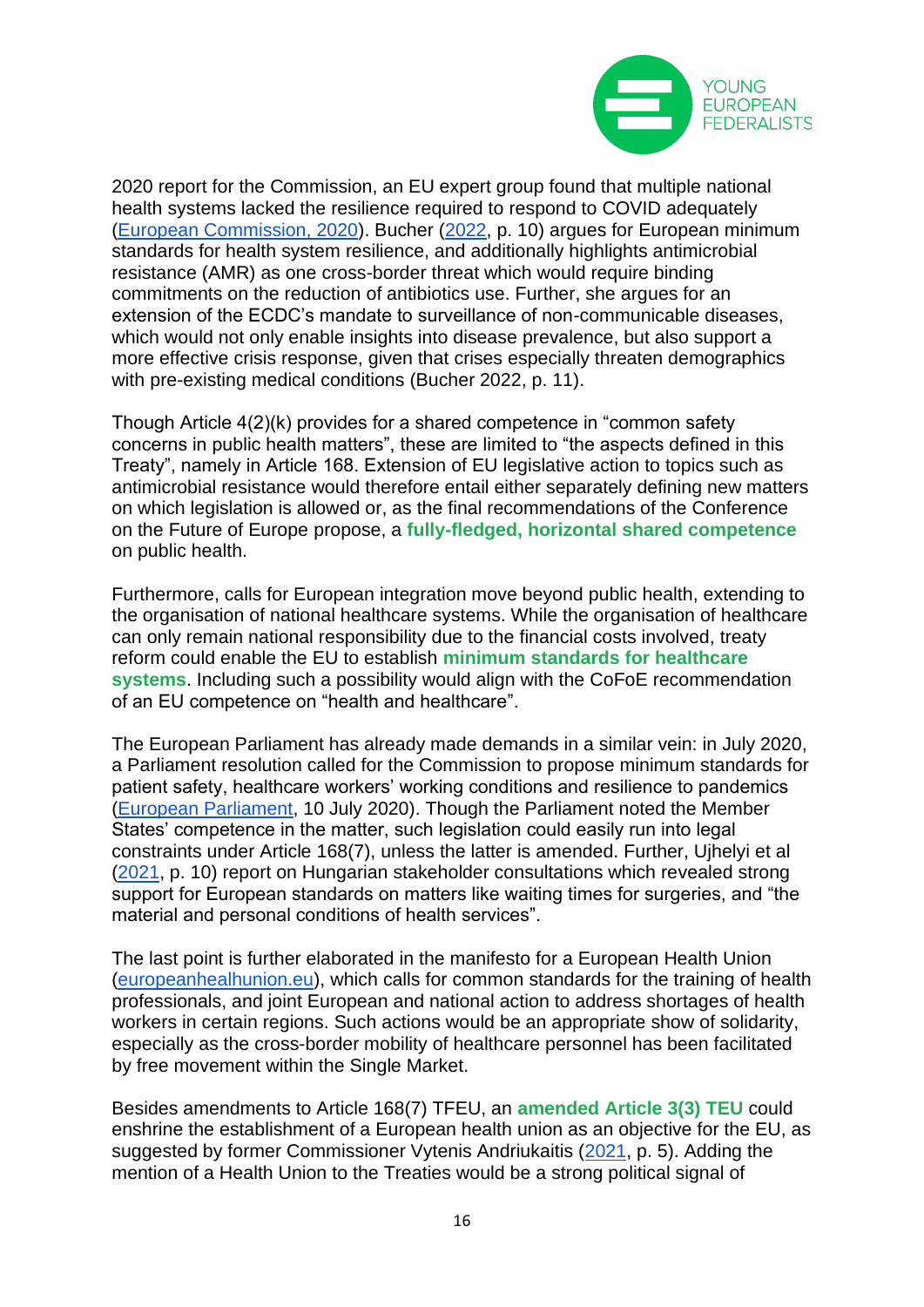

commitment to European solidarity on health, consolidating the spirit of cooperation that Europe at its best managed to exhibit during the pandemic.

The EU already has **financial instruments for public health**: in the 2021/27 Multiannual Financial Framework, the EU4Health programme amounts to €5.75 billion, which includes investment in the strength of health systems, improving medical products, and protection against cross-border health threats [\(European](https://ec.europa.eu/info/funding-tenders/find-funding/eu-funding-programmes/eu4health_en)  [Commission\)](https://ec.europa.eu/info/funding-tenders/find-funding/eu-funding-programmes/eu4health_en). The use of funding instruments can in the future continue to be a way for the EU to respond to popular demands for a stronger EU on health, whilst respecting Member States' prerogatives in managing their own health systems. For example, EU funding continues to provide added value for combatting rare diseases, among other topics (Andriukaitis 2021, p. 4).

The next section summarises the paper's recommendations for Treaty reform.

### <span id="page-16-0"></span>**Recommendations**

#### <span id="page-16-1"></span>*Articles 4, 6 and 168 TFEU: Giving the EU a horizontal shared competence on protection and improvement of human health*

Firstly, the next Treaty reform should make good on the clear recommendation made by the Conference on the Future of Europe: Article 4 TFEU should be amended to turn health and healthcare into shared EU competences. Correspondingly, Article 6 TFEU should also be amended.

At present, Article 6 TFEU lists the "protection and improvement of human health" as a supporting competence for the EU ( $EUR-Lex$ ). Meanwhile, Article  $4(2)(k)$  adopts a more limited wording, giving the EU a shared competence in "common safety concerns in public health matters", "for the aspects defined in this Treaty" [\(EUR-Lex\)](https://eur-lex.europa.eu/legal-content/EN/TXT/?uri=CELEX%3A12008E004).

In the amended Article 4, the broader wording – currently found in Article 6 – would better align with the CoFoE recommendation, which extends to "health and healthcare", as opposed to mere "public health". Moreover, the broader wording would for example enable the EU to develop minimum standards related to health systems, as has been requested by the European Parliament and by various stakeholders during the COVID pandemic.

Moving away from an 'ad hoc shared competence' for matters specifically listed in the Treaty would enable EU legislation on emerging topics, such as antimicrobial resistance, which are not mentioned in the Treaty. It should be noted that public health, besides social policy, is the only policy area where the current Article 4 circumscribes the EU's shared competences *a priori*, by referring to "aspects defined in this Treaty". Therefore, a fully-fledged, horizontal shared competence would also simplify the Treaty, besides responding to citizens' demands voiced during CoFoE.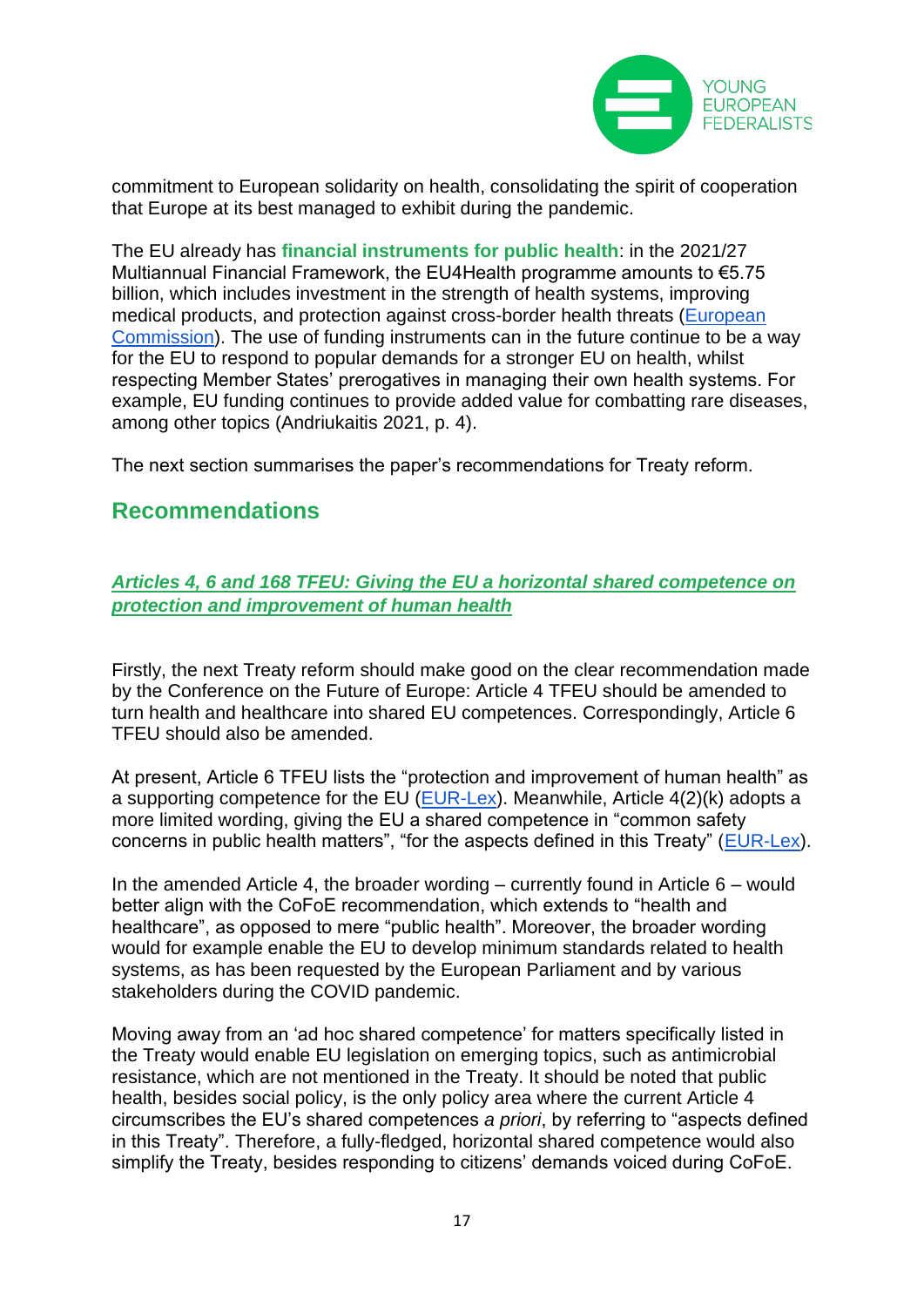

In short, the new Article 4(2) TFEU would read as follows:

#### *"Shared competence between the Union and the Member States applies in the following principal areas: [...] (k) protection and improvement of human health"*

Accordingly, the current Article 6(a) TFEU would be deleted.

After these changes, it would no longer be necessary to offer a specific list of matters on which the EU may adopt legislation. Thus, Articles 168(4) and 168(5) in their current form would be obsolete. The new Article 168 should specify that EU legislative power in health takes the form of minimum harmonisation, thereby allowing Member States to maintain and adopt higher standards (see Delhomme 2020). For this purpose, a wording borrowed from Article 193<sup>9</sup> would be an appropriate element to include in the new version of Article 168:

*"The protective measures adopted pursuant to this Article shall not prevent any Member State from maintaining or introducing more stringent protective measures. Such measures must be compatible with the Treaties. They shall be notified to the Commission."*

#### <span id="page-17-0"></span>*Article 3 TEU: Making the creation of a European Health Union an objective of the EU*

In TEU, Article 3 lists a number of objectives for the Union [\(EUR-Lex\)](https://eur-lex.europa.eu/legal-content/EN/TXT/HTML/?uri=CELEX:12008M003). Given the public discussion on a European Health Union, also raised by citizens during CoFoE, reference to a European Health Union in Article 3 would further indicate that the public's concerns are translated into the new Treaty. The round of Treaty reform happening after an unprecedented health crisis would seem a natural moment to add a mention of the Health Union to the Treaty.

A new line would be added to Article 3(3) TEU, in line with a proposal from Andriukaitis [\(2021,](https://www.feps-europe.eu/attachments/publications/210930%20a%20eu%20health%20union_policy%20brief_v2.pdf) p. 5):

*"It shall promote universal health coverage by establishing a health union."* 

#### <span id="page-17-1"></span>*Loosening the constraints of Article 168(7) TFEU*

Article 168(7) TFEU includes a strong wording to protect Member States' discretion in defining their health policy, and the management of their health systems. The first

<sup>9</sup> Article 193 TFEU provides for the principle of 'minimum harmonisation' in the field of environmental protection.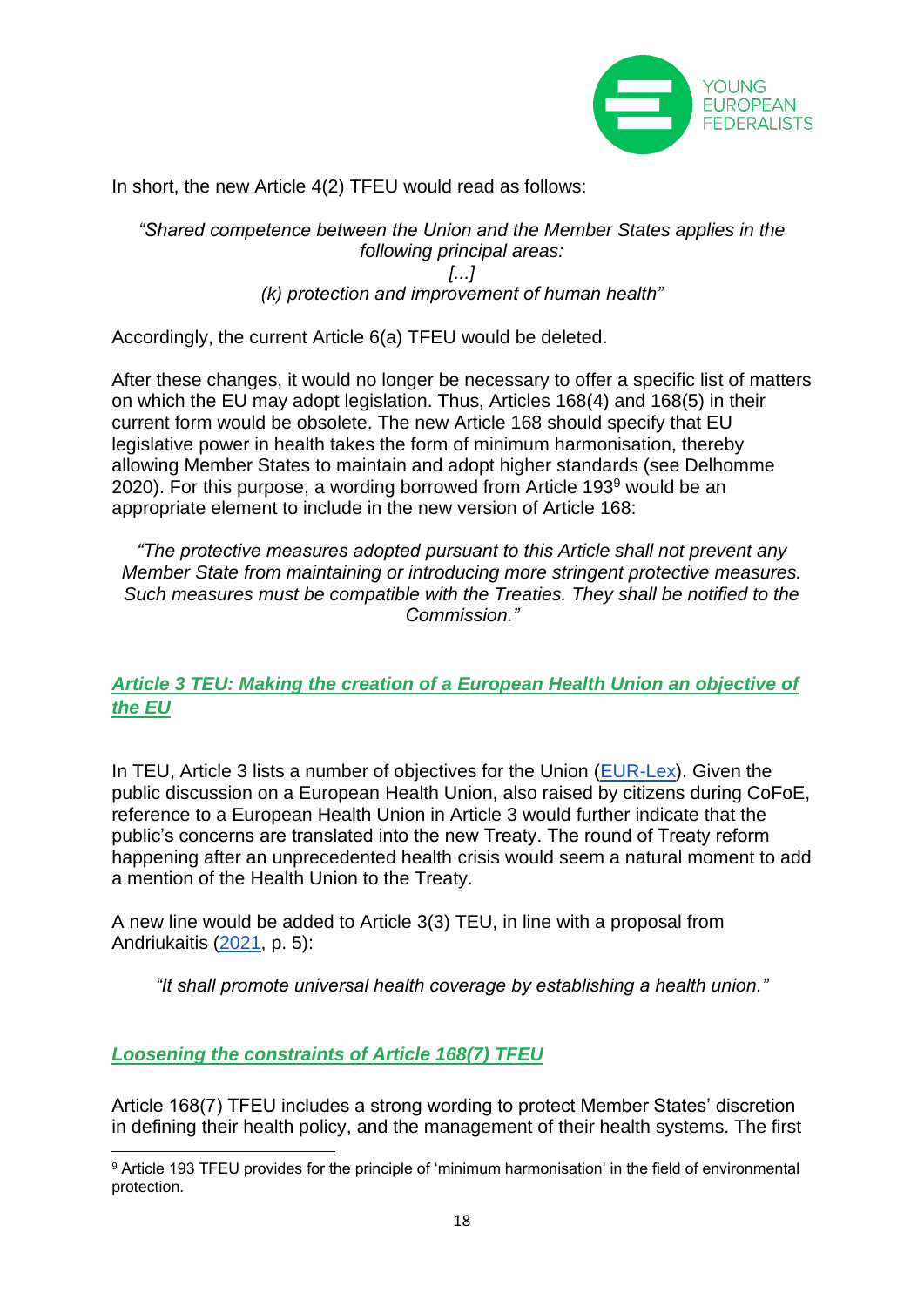

two sentences of the paragraph currently read as follows: *"Union action shall respect the responsibilities of the Member States for the definition of their health policy and for the organisation and delivery of health services and medical care. The responsibilities of the Member States shall include the management of health services and medical care and the allocation of the resources assigned to them."*  [\(EUR-Lex\)](https://eur-lex.europa.eu/legal-content/EN/TXT/?uri=CELEX%3A12008E168)

By interpreting the Article narrowly, one might already argue that it is incompatible with current practice: for example, the Patients' Rights Directive (2011/24) influences the delivery of medical care within the Member State (see Delhomme 2020). However, admittedly, the Directive "respects the responsibilities of the Member States", and indeed Recital 19 of the Directive specifically mentions Article 168(7), in arguing that cross-border healthcare should be organised according to the laws of the country treating the patient [\(Directive 2011/24\)](https://eur-lex.europa.eu/legal-content/EN/TXT/?uri=CELEX%3A32011L0024).

Nonetheless, as was argued previously, minimum standards on the quality of health services, and even binding rules on health crisis preparation, would raise challenges under the current Article 168(7), especially when it comes to the provision on the "allocation of resources". Specifying that EU measures take the form of minimum standards would already constitute an assurance that Member States retain independence in health policy. Additionally, a specific reference to the subsidiarity principle in the new version of Article 168(7) would offer a signal that Member States remain primarily responsible for defining health policy and how healthcare is organised, whilst enabling a European health policy to serve as a common backbone. After a Treaty reform, the new Article 168(7) could for example read as follows:

*"The Union shall respect the responsibilities of the Member States for the definition of their health policy and for the organisation and delivery of health services and medical care, in accordance with the principles of subsidiarity and proportionality."*

#### <span id="page-18-0"></span>*Article 168 TFEU: A robust Treaty basis for joint procurement of health supplies, involving the Parliament*

This paper has noted that measures concerning joint EU purchases of medical goods to tackle crises have been taken based on Article 122(1) TFEU, which does not provide for involvement of the European Parliament [\(EUR-Lex,](https://eur-lex.europa.eu/legal-content/EN/TXT/?uri=CELEX%3A12008E122) Article 122 TFEU). Article 122(1) specifically mentions that it should be used "without prejudice to any other procedures provided for in the Treaties", which invites the possibility of a specific procurement mechanism under Article 168. After Treaty reform, the new Article 168 can offer a specific legal basis for common procurement of health supplies, which can also affirm the Parliament's role in the process. A new paragraph, to be included in Article 168, would read as follows: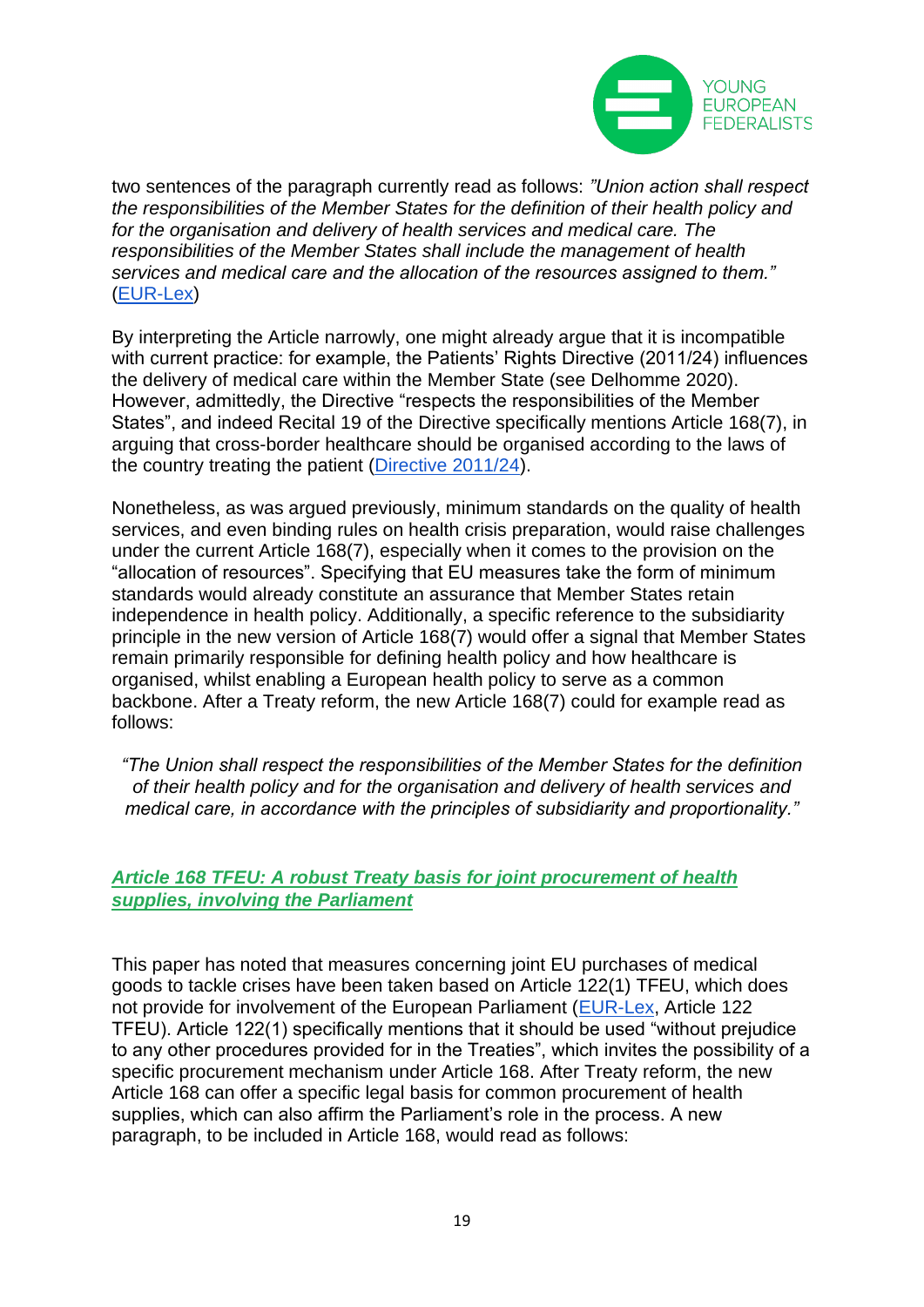

*"The European Parliament and the Council, acting in accordance with the ordinary legislative procedure and in accordance with the principles of subsidiarity and proportionality, shall establish a framework for ensuring the supply of medical goods and countermeasures in the Union."*

# <span id="page-19-0"></span>**Conclusion**

After the Conference on the Future of Europe, it is the responsibility of the EU institutions to ensure follow-up on citizens' proposals. As the Conference took place during the COVID-19 pandemic, it is hardly surprising that the final recommendations of the Conference feature demands for more European integration on health. Both the randomly selected Citizens' Panels and the final plenary of the Conference endorsed proposals that specifically request health to become a shared competence. As the European Parliament is preparing its proposals for Treaty reform, it has the opportunity to make proposals that incorporate this public demand.

Through an evaluation of existing and upcoming EU measures on public health, this paper has offered arguments for the need for Treaty reform in order to achieve a more integrated European Health Union. Amending Article 4 TFEU, as the Conference has requested, is at the core of the necessary Treaty reform. Furthermore, amendments to Article 168(7) TFEU would enable a more integrated European health crisis response, and offer the opportunity for European minimum standards on good-quality healthcare. A reformed Article 168 can also safeguard the European Parliament's involvement in decisions on European-level procurement of medical goods. By mentioning a European health union in Article 3(3) TEU, the institutions can further offer a clear signal to citizens that their proposals have been heard, and that the EU has emerged from the COVID pandemic stronger and more united.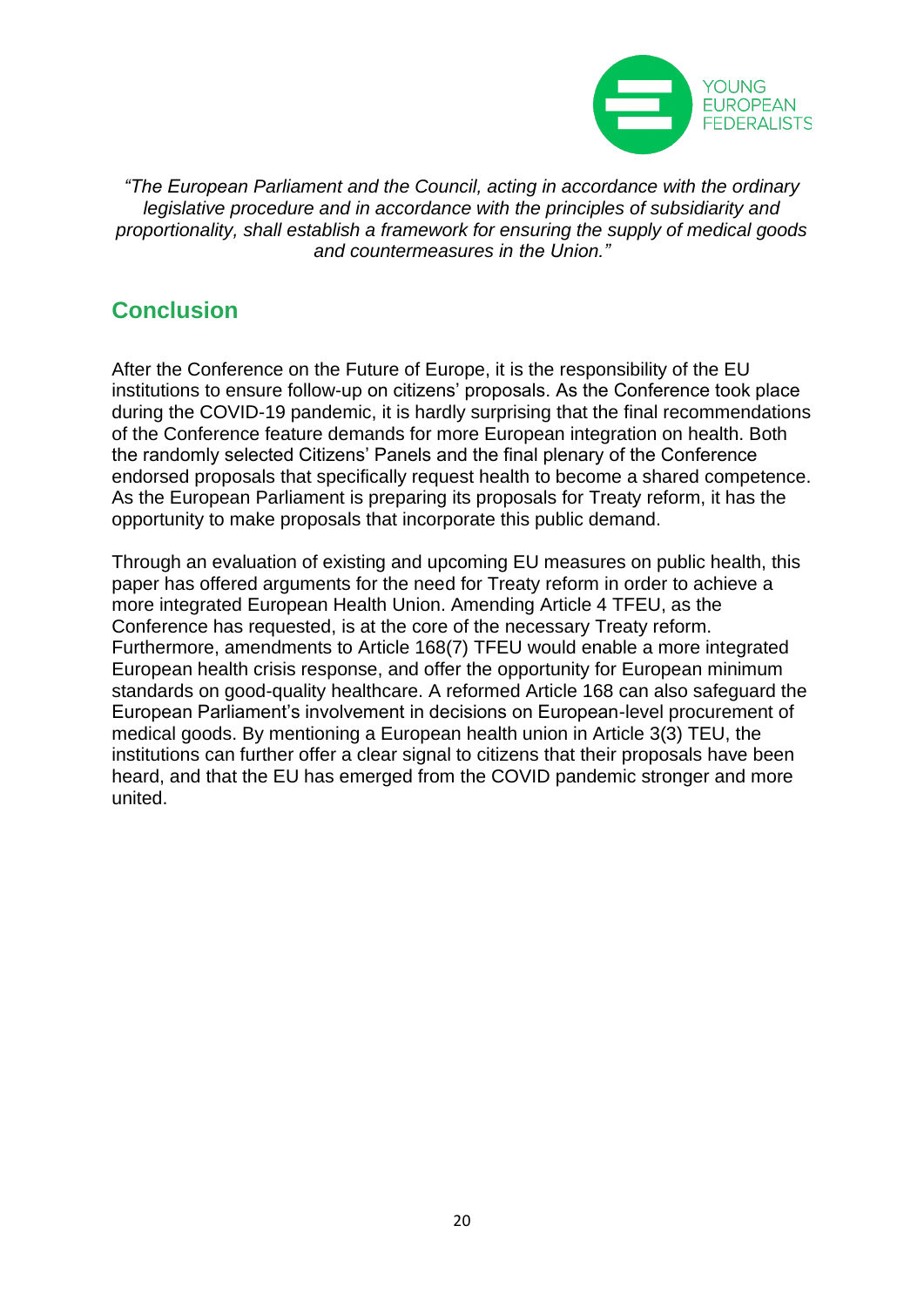

# <span id="page-20-0"></span>**Bibliography**

Andriukaitis, Vytenis (2021) *A European Health Union as the Way Forward for the Health of the Continent*. Brussels: Foundation for European Progressive Studies. Available at [https://www.feps](https://www.feps-europe.eu/attachments/publications/210930%20a%20eu%20health%20union_policy%20brief_v2.pdf)[europe.eu/attachments/publications/210930%20a%20eu%20health%20union\\_policy](https://www.feps-europe.eu/attachments/publications/210930%20a%20eu%20health%20union_policy%20brief_v2.pdf) [%20brief\\_v2.pdf,](https://www.feps-europe.eu/attachments/publications/210930%20a%20eu%20health%20union_policy%20brief_v2.pdf) accessed 16 May 2022.

Bacian, Izabela (2020) *The European Council, health policy and pandemics*. Brussels: European Parliament Research Service. Available at [https://www.europarl.europa.eu/RegData/etudes/ATAG/2020/642823/EPRS\\_ATA\(20](https://www.europarl.europa.eu/RegData/etudes/ATAG/2020/642823/EPRS_ATA(2020)642823_EN.pdf) [20\)642823\\_EN.pdf,](https://www.europarl.europa.eu/RegData/etudes/ATAG/2020/642823/EPRS_ATA(2020)642823_EN.pdf) accessed 16 May 2022.

Beaussier, Anne-Laure & Lydie Chabane (2020) 'Strengthening the EU's Response Capacity to Health Emergencies: Insights from EU Crisis Management Mechanisms', *European Journal of Risk Regulation*, vol. 11(4): 808–820. [https://doi.org/10.1017/err.2020.80.](https://doi.org/10.1017/err.2020.80)

Bucher, Anne (2022) *Does Europe need a Health Union?* Bruegel Policy Contribution 2/2022. Brussels: Bruegel. Available at [https://www.bruegel.org/wp](https://www.bruegel.org/wp-content/uploads/2022/02/PC-02.pdf)[content/uploads/2022/02/PC-02.pdf,](https://www.bruegel.org/wp-content/uploads/2022/02/PC-02.pdf) accessed 16 May 2022.

Conference on the Future of Europe (2022) *Panel 3 – European Citizens' Panels*. Available from [https://futureu.europa.eu/assemblies/citizens-panels/f/300/?locale=en,](https://futureu.europa.eu/assemblies/citizens-panels/f/300/?locale=en) accessed 16 May 2022.

Conference on the Future of Europe (2022) *Report on the final outcome*. Available from [https://futureu.europa.eu/pages/reporting,](https://futureu.europa.eu/pages/reporting) accessed 16 May 2022.

Court of Justice of the European Union (2016) *Philip Morris Brands SARL and others v The Secretary of State for Health (C-547/14)*.

Delhomme, Vincent (2018) *Smoke-Free Environments: The Missing Link in EU Anti-Tobacco Policy*. College of Europe Policy Brief 8/2018. Bruges: College of Europe. Available at [http://aei.pitt.edu/97337/1/delhomme\\_cepob\\_8%2D18.pdf,](http://aei.pitt.edu/97337/1/delhomme_cepob_8-18.pdf) accessed 16 May 2022.

Delhomme, Vincent (2020) 'Emancipating Health from the Internal Market: For a Stronger EU (Legislative) Competence in Public Health', *European Journal of Risk Regulation*, Vol. 11(4): 747–756. [https://doi.org/10.1017/err.2020.85.](https://doi.org/10.1017/err.2020.85)

Deruelle, Thibaud (2020, 18 May) *Framing Public Health Expectations in the EU amid the COVID-19 Pandemic*. Reconnect Europe blog. Available at [https://reconnect-europe.eu/blog/framing-public-health-expectations-in-the-eu-amid](https://reconnect-europe.eu/blog/framing-public-health-expectations-in-the-eu-amid-the-covid-19-pandemic/)[the-covid-19-pandemic/,](https://reconnect-europe.eu/blog/framing-public-health-expectations-in-the-eu-amid-the-covid-19-pandemic/) accessed 16 May 2022.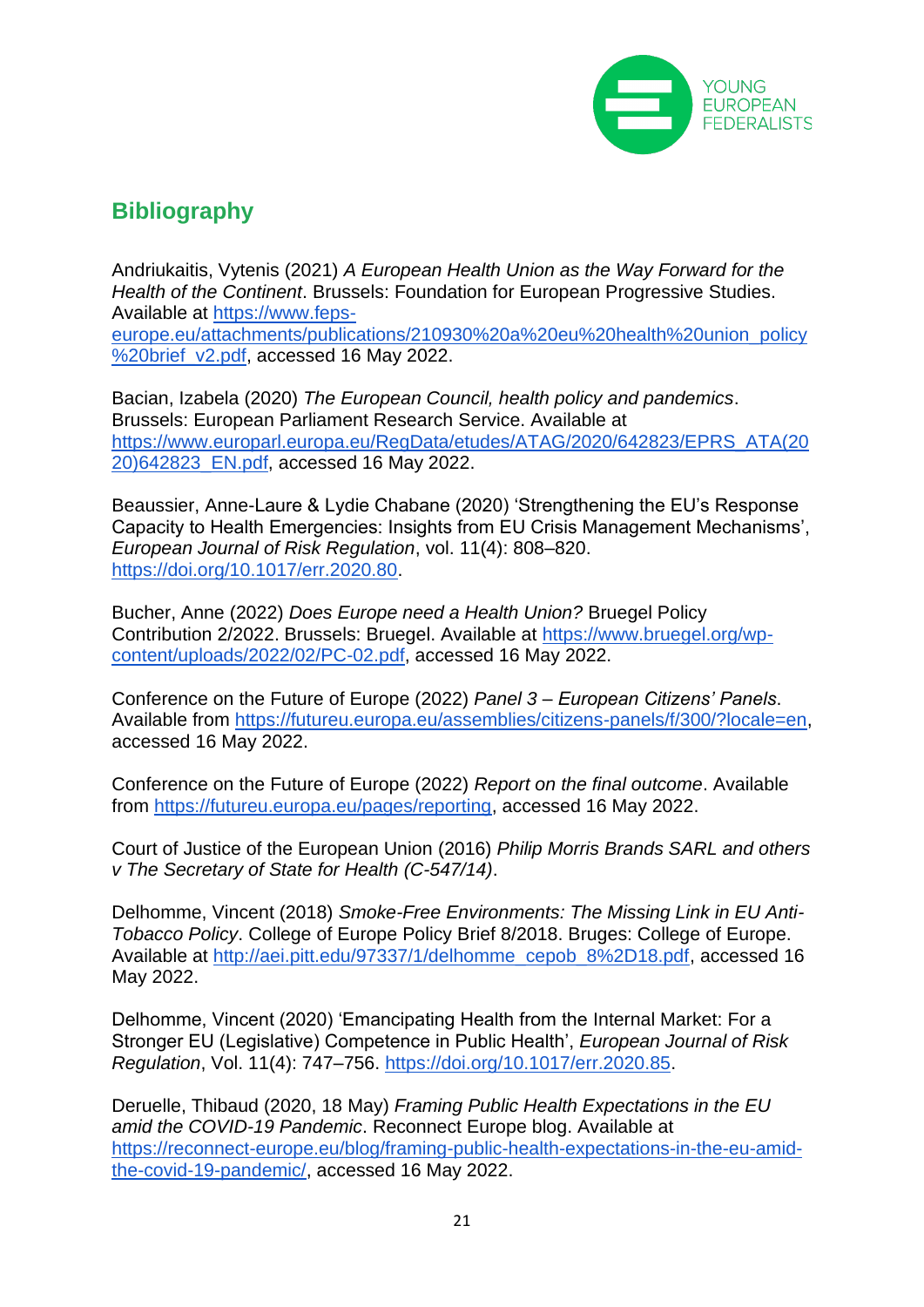

Deruelle, Thibaud & Isabelle Engeli (2021) 'The COVID-19 crisis and the rise of the European Centre for Disease Prevention and Control (ECDC)', *West European Politics*, Vol. 44(5–6): 1376–1400. [https://doi.org/10.1080/01402382.2021.1930426.](https://doi.org/10.1080/01402382.2021.1930426)

EUR-Lex (2001) *Directive 2001/83/EC of the European Parliament and of the Council of 6 November 2001 on the Community code relating to medicinal products for human use*. Available at [https://eur-lex.europa.eu/eli/dir/2001/83/oj,](https://eur-lex.europa.eu/eli/dir/2001/83/oj) accessed 16 May 2022.

EUR-Lex (2003) *Directive 2003/33/EC of the European Parliament and of the Council of 26 May 2003 on the approximation of the laws, regulations and administrative provisions of the Member States relating to the advertising and sponsorship of tobacco products*. Available at [https://eur](https://eur-lex.europa.eu/eli/dir/2003/33/oj)[lex.europa.eu/eli/dir/2003/33/oj,](https://eur-lex.europa.eu/eli/dir/2003/33/oj) accessed 16 May 2022.

EUR-Lex (2003) *Regulation (EC) No 1831/2003 of the European Parliament and of the Council of 22 September 2003 on additives for use in animal nutrition*. Available at [https://eur-lex.europa.eu/eli/reg/2003/1831/oj,](https://eur-lex.europa.eu/eli/reg/2003/1831/oj) accessed 16 May 2022.

EUR-Lex (2004) *Regulation (EC) No 851/2004 of the European Parliament and of the Council of 21 April 2004 establishing a European Centre for disease prevention and control*. Available at [https://eur-lex.europa.eu/eli/reg/2004/851/oj,](https://eur-lex.europa.eu/eli/reg/2004/851/oj) accessed 16 May 2022.

EUR-Lex (2004) *Regulation (EC) No 726/2004 of the European Parliament and of the Council of 31 March 2004 laying down Community procedures for the authorisation and supervision of medicinal products for human and veterinary use and establishing a European Medicines Agency*. Available at [https://eur](https://eur-lex.europa.eu/eli/reg/2004/726/oj)[lex.europa.eu/eli/reg/2004/726/oj,](https://eur-lex.europa.eu/eli/reg/2004/726/oj) accessed 16 May 2022.

EUR-Lex (2010) *Directive 2010/45/EU of the European Parliament and of the Council of 7 July 2010 on standards of quality and safety of human organs intended for transplantation*. Available at [https://eur-lex.europa.eu/eli/dir/2010/53/oj,](https://eur-lex.europa.eu/legal-content/EN/ALL/?uri=CELEX:32010L0053) accessed 16 May 2022.

EUR-Lex (2011) *Directive 2011/24/EU of the European Parliament and of the Council of 9 March 2011 on the application of patients' rights in cross-border healthcare*. Available at [https://eur-lex.europa.eu/eli/dir/2011/24/oj,](https://eur-lex.europa.eu/eli/dir/2011/24/oj) accessed 16 May 2022.

EUR-Lex (2013) *Decision No 1082/2013/EU of the European Parliament and of the Council of 22 October 2013 on serious cross-border threats to health*. Available at [https://eur-lex.europa.eu/eli/dec/2013/1082/oj,](https://eur-lex.europa.eu/eli/dec/2013/1082/oj) accessed 16 May 2022.

EUR-Lex (2014) *Directive 2014/40/EU of the European Parliament and of the Council of 3 April 2014 on the approximation of the laws, regulations and*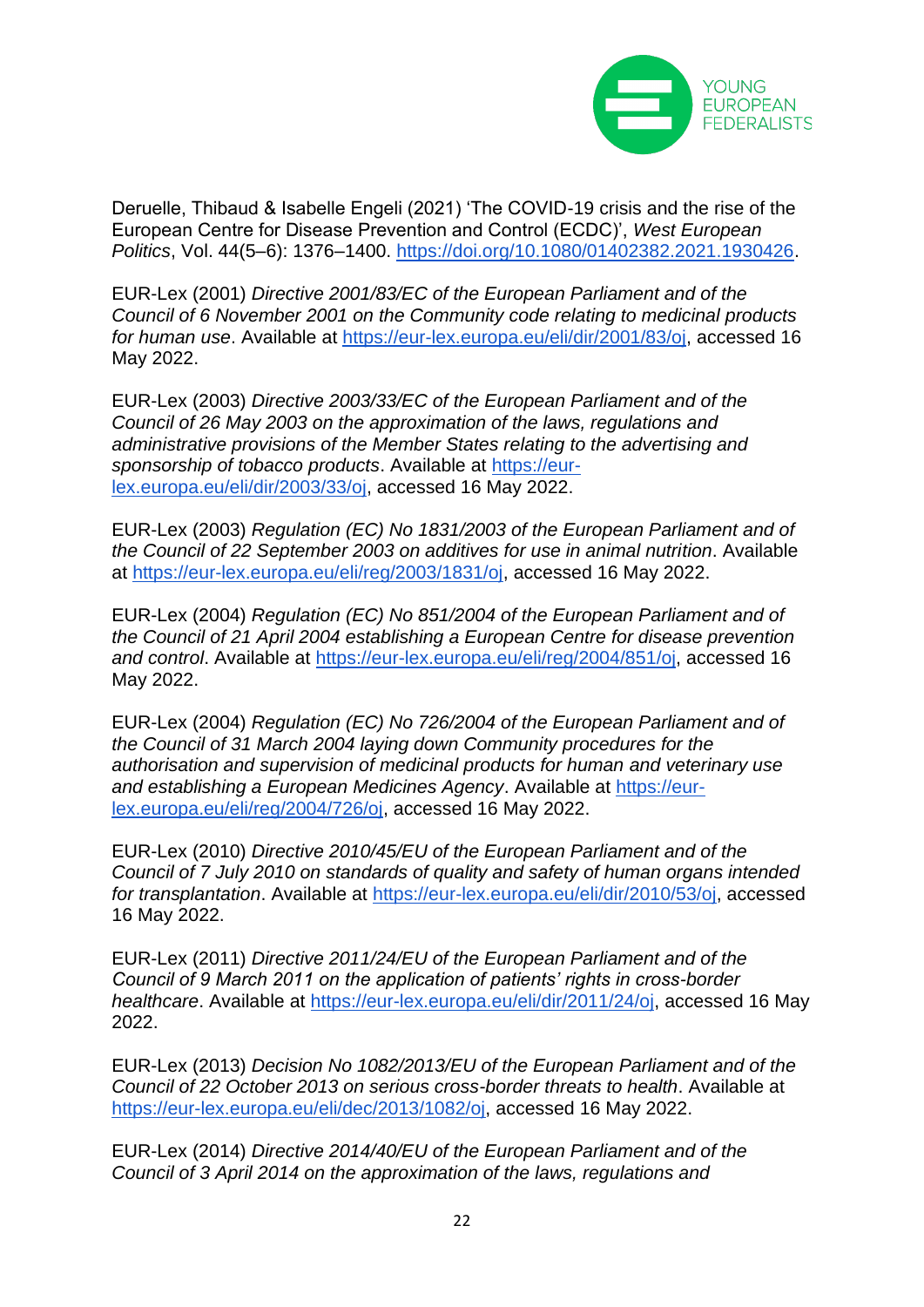

*administrative provisions of the Member States concerning the manufacture, presentation and sale of tobacco and related products*. Available at [https://eur](https://eur-lex.europa.eu/eli/dir/2014/40/oj)[lex.europa.eu/eli/dir/2014/40/oj,](https://eur-lex.europa.eu/eli/dir/2014/40/oj) accessed 16 May 2022.

EUR-Lex (2017) *Regulation (EU) 2017/745 of the European Parliament and of the Council of 5 April 2017 on medical devices.* Available at [https://eur](https://eur-lex.europa.eu/eli/reg/2017/745/oj)[lex.europa.eu/eli/reg/2017/745/oj,](https://eur-lex.europa.eu/eli/reg/2017/745/oj) accessed 16 May 2022.

EUR-Lex (2017) *Regulation (EU) 2017/746 of the European Parliament and of the Council of 5 April 2017 on in vitro diagnostic medical devices*. Available at [https://eur-lex.europa.eu/eli/reg/2017/746/oj,](https://eur-lex.europa.eu/eli/reg/2017/746/oj) accessed 16 May 2022.

EUR-Lex (2022) *Council Decision (EU) 2022/451 of 3 March 2022 authorising the opening of negotiations on behalf of the European Union for an international agreement on pandemic prevention, preparedness and response, as well as complementary amendments to the International Health Regulations*. Available at [https://eur-lex.europa.eu/eli/dec/2022/451/oj,](https://eur-lex.europa.eu/eli/dec/2022/451/oj) accessed 16 May 2022.

EUR-Lex (2022) *Regulation (EU) 2022/123 of the European Parliament and of the Council of 25 January 2022 on a reinforced role for the European Medicines Agency in crisis preparedness and management for medicinal products and medical devices*. Available at [https://eur-lex.europa.eu/eli/reg/2022/123/oj,](https://eur-lex.europa.eu/eli/reg/2022/123/oj) accessed 16 May 2022.

European Centre for Disease Prevention and Control (2022) *EU-level surveillance of COVID-19*. Available at [https://www.ecdc.europa.eu/en/covid-19/surveillance,](https://www.ecdc.europa.eu/en/covid-19/surveillance) accessed 16 May 2022.

European Commission (1999) *Proposal for a European Parliament and Council Directive on the Community code relating to medicinal products for human use*. COM(1999)315. Available at [https://eur-lex.europa.eu/legal](https://eur-lex.europa.eu/legal-content/EN/TXT/PDF/?uri=CELEX:51999PC0315)[content/EN/TXT/PDF/?uri=CELEX:51999PC0315,](https://eur-lex.europa.eu/legal-content/EN/TXT/PDF/?uri=CELEX:51999PC0315) accessed 16 May 2022.

European Commission (2001) *Proposal for a Regulation of the European Parliament and of the Council laying down Community procedures for the authorisation and supervision of medicinal products for human and veterinary use and establishing a European Agency for the Evaluation of Medicinal Products*. COM(2001)404. Available at [https://eur-lex.europa.eu/legal](https://eur-lex.europa.eu/legal-content/EN/TXT/PDF/?uri=COM:2001:404:FIN)[content/EN/TXT/PDF/?uri=COM:2001:404:FIN,](https://eur-lex.europa.eu/legal-content/EN/TXT/PDF/?uri=COM:2001:404:FIN) accessed 16 May 2022.

European Commission (2006) *Communication from the Commission to the Council, the European Parliament, the European Economic and Social Committee and the Committee of the Regions: An EU strategy to support Member States in reducing alcohol-related harm*. COM(2006)625. Available at [https://eur-lex.europa.eu/legal](https://eur-lex.europa.eu/legal-content/EN/TXT/PDF/?uri=CELEX:52006DC0625&from=EN)[content/EN/TXT/PDF/?uri=CELEX:52006DC0625&from=EN,](https://eur-lex.europa.eu/legal-content/EN/TXT/PDF/?uri=CELEX:52006DC0625&from=EN) accessed 16 May 2022.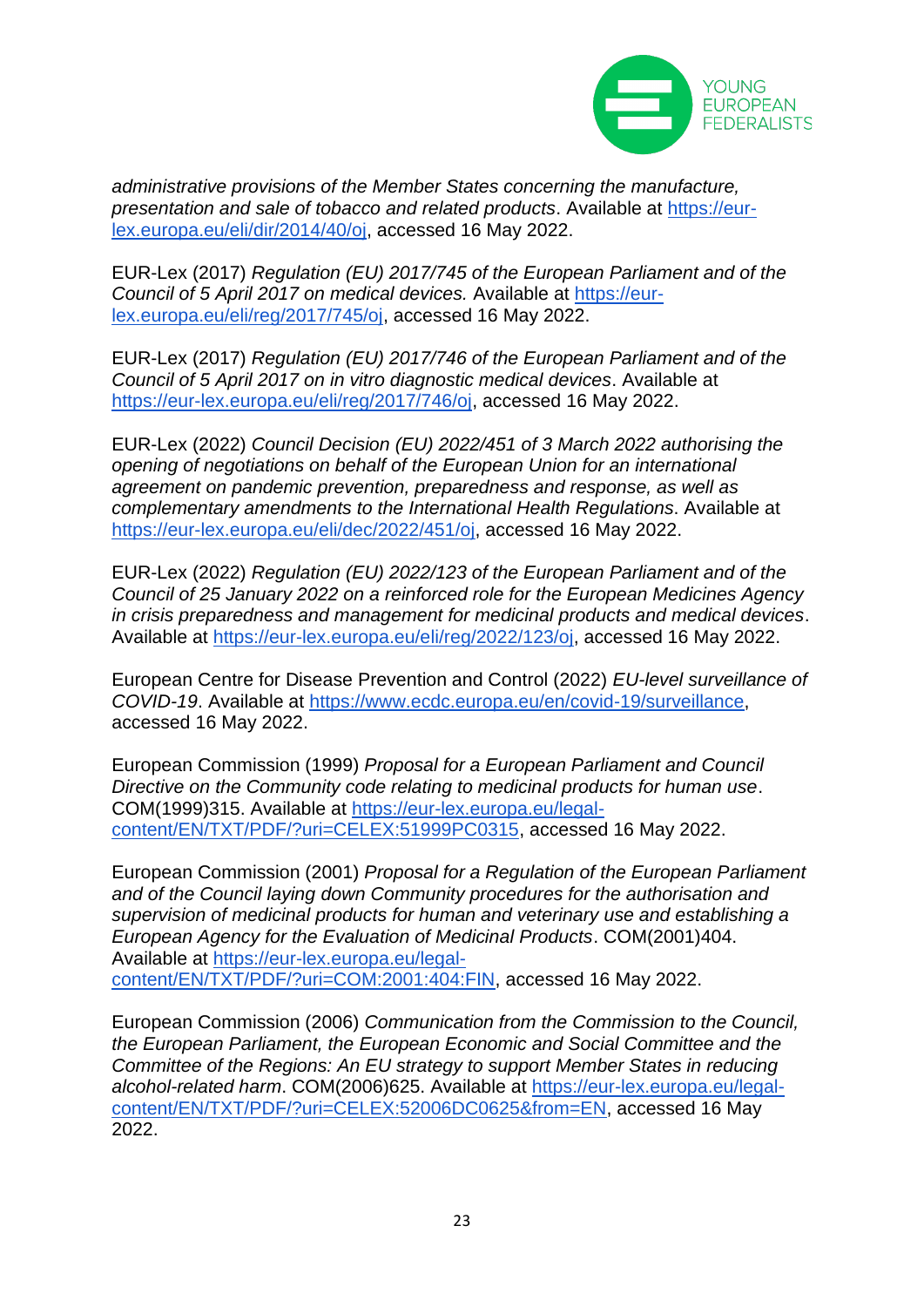

European Commission (2020) *Annexes to the Communication from the Commission to the European Parliament, the Council, the European Economic and Social Committee and the Committee of the Regions: Commission Work Programme 2021 – A Union of vitality in a world of fragility*. COM(2020)690. Available at [https://ec.europa.eu/info/sites/default/files/2021\\_commission\\_work\\_programme\\_ann](https://ec.europa.eu/info/sites/default/files/2021_commission_work_programme_annexes_en.pdf) [exes\\_en.pdf,](https://ec.europa.eu/info/sites/default/files/2021_commission_work_programme_annexes_en.pdf) accessed 16 May 2022.

European Commission (2020) *Assessing the Resilience of Health Systems in Europe: An Overview of the Theory, Current Practice and Strategies for Improvement*. *Report by the EU Expert Group on Health System Performance Assessment*. Available at [https://ec.europa.eu/health/system/files/2021-](https://ec.europa.eu/health/system/files/2021-10/2020_resilience_en_0.pdf) 10/2020 resilience en 0.pdf, accessed 16 May 2022.

European Commission (2020) *Proposal for a Regulation of the European Parliament and of the Council amending Regulation (EC) No 851/2004 establishing a European Centre for disease prevention and control.* COM(2020)726. Available at [https://eur](https://eur-lex.europa.eu/legal-content/EN/TXT/?uri=CELEX:52020PC0726)[lex.europa.eu/legal-content/EN/TXT/?uri=CELEX:52020PC0726,](https://eur-lex.europa.eu/legal-content/EN/TXT/?uri=CELEX:52020PC0726) accessed 16 May 2022.

European Commission (2020) *Proposal for a Regulation of the European Parliament and of the Council on a reinforced role for the European Medicines Agency in crisis preparedness and management for medicinal products and medical devices*. COM(2020)725. Available at [https://eur-lex.europa.eu/legal](https://eur-lex.europa.eu/legal-content/EN/TXT/?uri=CELEX%3A52020PC0725)[content/EN/TXT/?uri=CELEX%3A52020PC0725,](https://eur-lex.europa.eu/legal-content/EN/TXT/?uri=CELEX%3A52020PC0725) accessed 16 May 2022.

European Commission (2020) *Proposal for a Regulation of the European Parliament and of the Council on serious cross-border threats to health*. COM(2020)727. Available at

[https://eur-lex.europa.eu/legal-content/EN/ALL/?uri=COM:2020:727:FIN,](https://eur-lex.europa.eu/legal-content/EN/ALL/?uri=COM:2020:727:FIN) accessed 16 May 2022.

European Commission (2020, 16 September) *State of the Union Address by President von der Leyen*. Available at [https://ec.europa.eu/commission/presscorner/detail/en/SPEECH\\_20\\_1655,](https://ec.europa.eu/commission/presscorner/detail/en/SPEECH_20_1655) accessed 16 May 2022.

European Commission (2021) *Communication from the Commission to the European Parliament, the European Council, the Council, the European Economic and Social Committee and the Committee of the Regions: Introducing HERA, the European Health Emergency preparedness and Response Authority, the next step towards completing the European Health Union*. COM(2021)576. Available at [https://ec.europa.eu/health/system/files/2021-09/hera\\_2021\\_comm\\_en\\_0.pdf,](https://ec.europa.eu/health/system/files/2021-09/hera_2021_comm_en_0.pdf) accessed 16 May 2022.

European Commission (2021) *Proposal for a Council Regulation on a framework of measures for ensuring the supply of crisis-relevant medical countermeasures in the event of a public health emergency at Union level*. COM(2021)577. Available at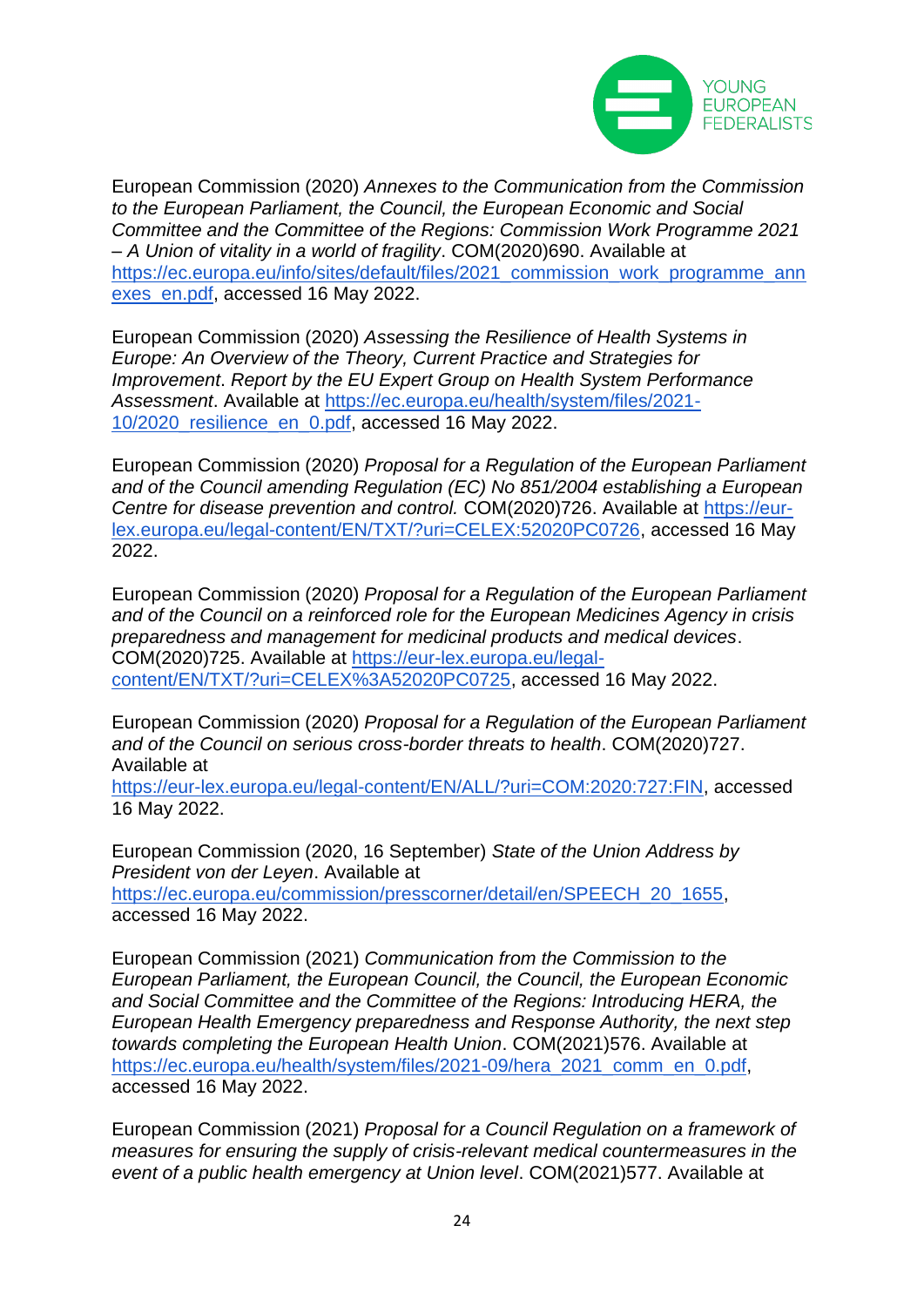

[https://eur-lex.europa.eu/legal-content/EN/TXT/?uri=COM:2021:577:FIN,](https://eur-lex.europa.eu/legal-content/EN/TXT/?uri=COM:2021:577:FIN) accessed 16 May 2022.

European Commission (2021, 16 September) *Questions and Answers: European Health Emergency Preparedness and Response Authority – HERA*. Available at [https://ec.europa.eu/commission/presscorner/detail/en/qanda\\_21\\_4733,](https://ec.europa.eu/commission/presscorner/detail/en/qanda_21_4733) accessed 16 May 2022.

European Commission (2022) *Proposal for a Regulation of the European Parliament and of the Council on the European Health Data Space*. Available at [https://eur](https://eur-lex.europa.eu/legal-content/EN/TXT/?uri=CELEX%3A52022PC0197)[lex.europa.eu/legal-content/EN/TXT/?uri=CELEX%3A52022PC0197,](https://eur-lex.europa.eu/legal-content/EN/TXT/?uri=CELEX%3A52022PC0197) accessed 16 May 2022.

European Commission (2022) *Revision of the EU legislation on blood, tissues and cells*. Available at [https://ec.europa.eu/health/blood-tissues-cells-and](https://ec.europa.eu/health/blood-tissues-cells-and-organs/overview/revision-eu-legislation-blood-tissues-and-cells_en)[organs/overview/revision-eu-legislation-blood-tissues-and-cells\\_en,](https://ec.europa.eu/health/blood-tissues-cells-and-organs/overview/revision-eu-legislation-blood-tissues-and-cells_en) accessed 16 May 2022.

European Commission (n.d.) *Areas of EU action*. Available at [https://ec.europa.eu/info/about-european-commission/what-european-commission](https://ec.europa.eu/info/about-european-commission/what-european-commission-does/law/areas-eu-action_en)[does/law/areas-eu-action\\_en,](https://ec.europa.eu/info/about-european-commission/what-european-commission-does/law/areas-eu-action_en) accessed 16 May 2022.

European Commission (n.d.) *EU4Health*. Available at [https://ec.europa.eu/info/funding-tenders/find-funding/eu-funding](https://ec.europa.eu/info/funding-tenders/find-funding/eu-funding-programmes/eu4health_en)[programmes/eu4health\\_en,](https://ec.europa.eu/info/funding-tenders/find-funding/eu-funding-programmes/eu4health_en) accessed 16 May 2022.

European Commission (n.d.) *Health Security Committee (HSC)*. Available at [https://ec.europa.eu/health/health-security-and-infectious-diseases/preparedness](https://ec.europa.eu/health/health-security-and-infectious-diseases/preparedness-and-response/health-security-committee-hsc_en)[and-response/health-security-committee-hsc\\_en,](https://ec.europa.eu/health/health-security-and-infectious-diseases/preparedness-and-response/health-security-committee-hsc_en) accessed 16 May 2022.

European Commission (n.d.) *Preparedness and response planning*. Available at [https://ec.europa.eu/health/health-security-and-infectious-diseases/preparedness](https://ec.europa.eu/health/health-security-and-infectious-diseases/preparedness-and-response_en)[and-response\\_en,](https://ec.europa.eu/health/health-security-and-infectious-diseases/preparedness-and-response_en) accessed 16 May 2022.

European Health Union (n.d.) *Manifesto for a European Health Union*. Available at [https://europeanhealthunion.eu/#manifesto,](https://europeanhealthunion.eu/#manifesto) accessed 16 May 2022.

European Medicines Agency (2022, 31 January) *A stronger role for EMA*. Available at [https://www.ema.europa.eu/en/news/stronger-role-ema,](https://www.ema.europa.eu/en/news/stronger-role-ema) accessed 16 May 2022.

European Parliament (2020) *European Parliament resolution of 10 July 2020 on the EU's public health strategy post-COVID-19*. 2020/2691(RSP). Available at [https://www.europarl.europa.eu/doceo/document/TA-9-2020-0205\\_EN.html,](https://www.europarl.europa.eu/doceo/document/TA-9-2020-0205_EN.html) accessed 16 May 2022.

European Parliament (2022) *Legislative Train Schedule: Extension of the mandate of the European Centre for Disease Prevention and Control (ECDC)*. Available at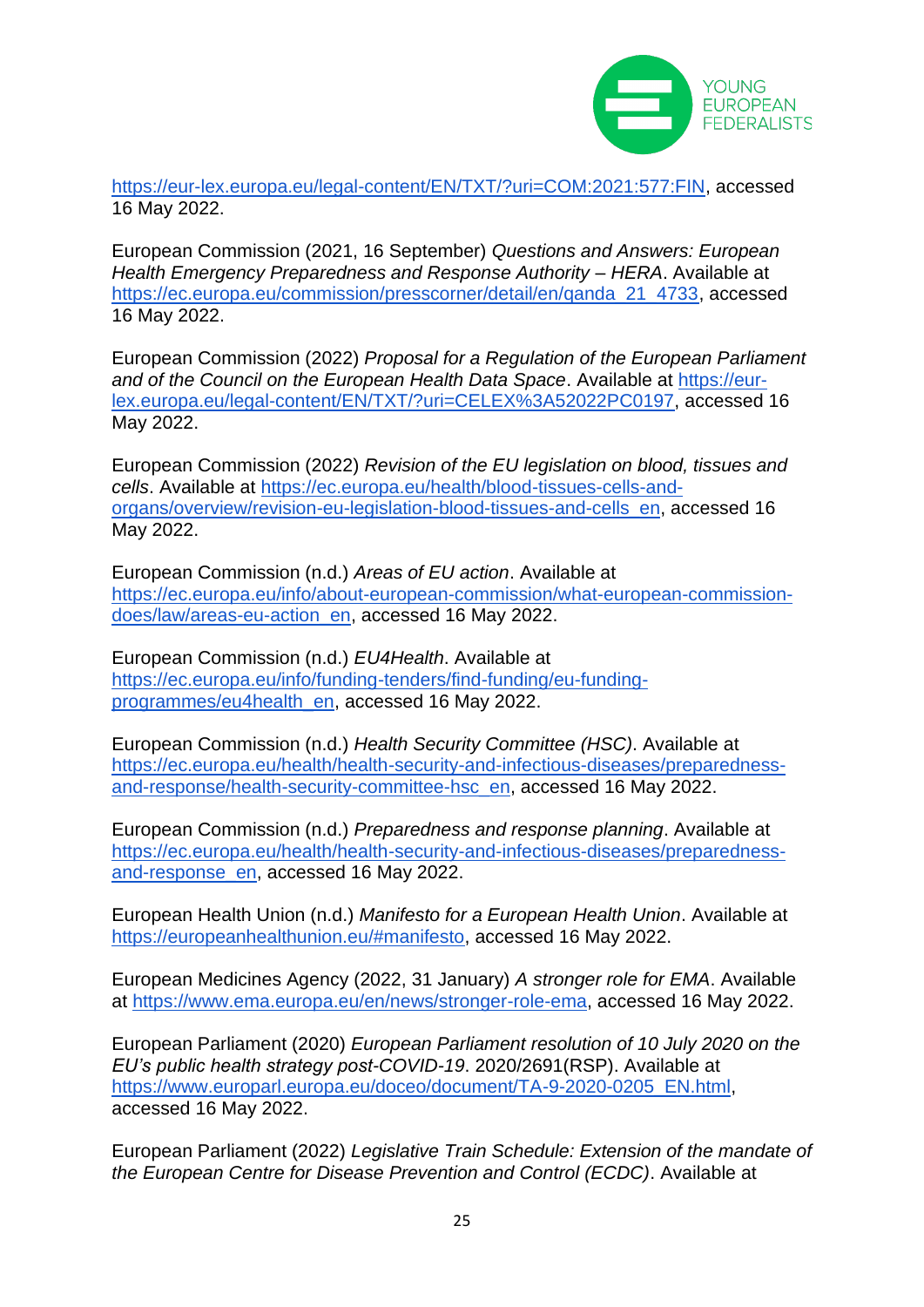

[https://www.europarl.europa.eu/legislative-train/theme-environment-public-health](https://www.europarl.europa.eu/legislative-train/theme-environment-public-health-and-food-safety-envi/file-ecdc-mandate-extension?sid=04-2022)[and-food-safety-envi/file-ecdc-mandate-extension?sid=04-2022,](https://www.europarl.europa.eu/legislative-train/theme-environment-public-health-and-food-safety-envi/file-ecdc-mandate-extension?sid=04-2022) accessed 16 May 2022.

European Parliament (2022) *Legislative Train Schedule: Revision of the blood, tissues and cells legislation (REFIT)*. Available at [https://www.europarl.europa.eu/legislative-train/theme-promoting-our-european-way](https://www.europarl.europa.eu/legislative-train/theme-promoting-our-european-way-of-life/file-revision-of-the-blood-tissues-and-cells-legislation)[of-life/file-revision-of-the-blood-tissues-and-cells-legislation,](https://www.europarl.europa.eu/legislative-train/theme-promoting-our-european-way-of-life/file-revision-of-the-blood-tissues-and-cells-legislation) accessed 16 May 2022.

European Parliament (2022) *Legislative Train Schedule: Revision of Regulation (EC) No 1831/2003 on additives for use in animal nutrition (REFIT)*. Available at [https://www.europarl.europa.eu/legislative-train/theme-a-european-green-deal/file](https://www.europarl.europa.eu/legislative-train/theme-a-european-green-deal/file-revisio-of-the-feed-additives-regulation)[revisio-of-the-feed-additives-regulation,](https://www.europarl.europa.eu/legislative-train/theme-a-european-green-deal/file-revisio-of-the-feed-additives-regulation) accessed 16 May 2022.

European Parliament (2022, 4 May) *Treaty review necessary to implement Conference proposals, Parliament declares*. Available at [https://www.europarl.europa.eu/news/en/press-room/20220429IPR28227/treaty](https://www.europarl.europa.eu/news/en/press-room/20220429IPR28227/treaty-review-necessary-to-implement-conference-proposals-parliament-declares)[review-necessary-to-implement-conference-proposals-parliament-declares,](https://www.europarl.europa.eu/news/en/press-room/20220429IPR28227/treaty-review-necessary-to-implement-conference-proposals-parliament-declares) accessed 16 May 2022.

European Union (1999) *Consolidated version of the Treaty establishing the European Community*. Available at [http://hrlibrary.umn.edu/instree/EUAmsterdam](http://hrlibrary.umn.edu/instree/EUAmsterdam-treaty.pdf)[treaty.pdf,](http://hrlibrary.umn.edu/instree/EUAmsterdam-treaty.pdf) accessed 16 May 2022.

European Union (2012) *Consolidated version of the Treaty on European Union*. Available at [https://eur-lex.europa.eu/legal](https://eur-lex.europa.eu/legal-content/EN/TXT/?uri=celex%3A12012M%2FTXT)[content/EN/TXT/?uri=celex%3A12012M%2FTXT,](https://eur-lex.europa.eu/legal-content/EN/TXT/?uri=celex%3A12012M%2FTXT) accessed 16 May 2022.

European Union (2012) *Consolidated version of the Treaty on the Functioning of the European Union*. Available at [https://eur-lex.europa.eu/legal](https://eur-lex.europa.eu/legal-content/EN/TXT/?uri=celex%3A12012E%2FTXT)[content/EN/TXT/?uri=celex%3A12012E%2FTXT,](https://eur-lex.europa.eu/legal-content/EN/TXT/?uri=celex%3A12012E%2FTXT) accessed 16 May 2022.

Fischer, 'Art. 168 AEUV', in Carl-Otto Lenz and Klaus-Dieter Borchardt (eds.) *EU-Verträge Kommentar*, Munich, Verlag C.H. Beck, 2012.

Greer, Scott L., Nick Fahy, Sarah Rozenblum, Holly Jarman, Willy Palm, Heather A. Elliott & Matthias Wismar (2019) *Everything You Always Wanted to Know About European Union Health Policies But Were Afraid to Ask*. Copenhagen: World Health Organization Regional Office for Europe. Available at [https://www.ncbi.nlm.nih.gov/books/NBK551086/pdf/Bookshelf\\_NBK551086.pdf,](https://www.ncbi.nlm.nih.gov/books/NBK551086/pdf/Bookshelf_NBK551086.pdf) accessed 16 May 2022.

Lannoo, Karel & Agnes Sipiczki (2021) 'The EU Health Union in Search of a Definition and an Open Discussion', *Intereconomics: Review of European Economic Policy*, Vol. 56(3): 150–152. Available at

[https://www.intereconomics.eu/contents/year/2021/number/3/article/the-eu-health](https://www.intereconomics.eu/contents/year/2021/number/3/article/the-eu-health-union-in-search-of-a-definition-and-an-open-discussion.html)[union-in-search-of-a-definition-and-an-open-discussion.html,](https://www.intereconomics.eu/contents/year/2021/number/3/article/the-eu-health-union-in-search-of-a-definition-and-an-open-discussion.html) accessed 16 May 2022.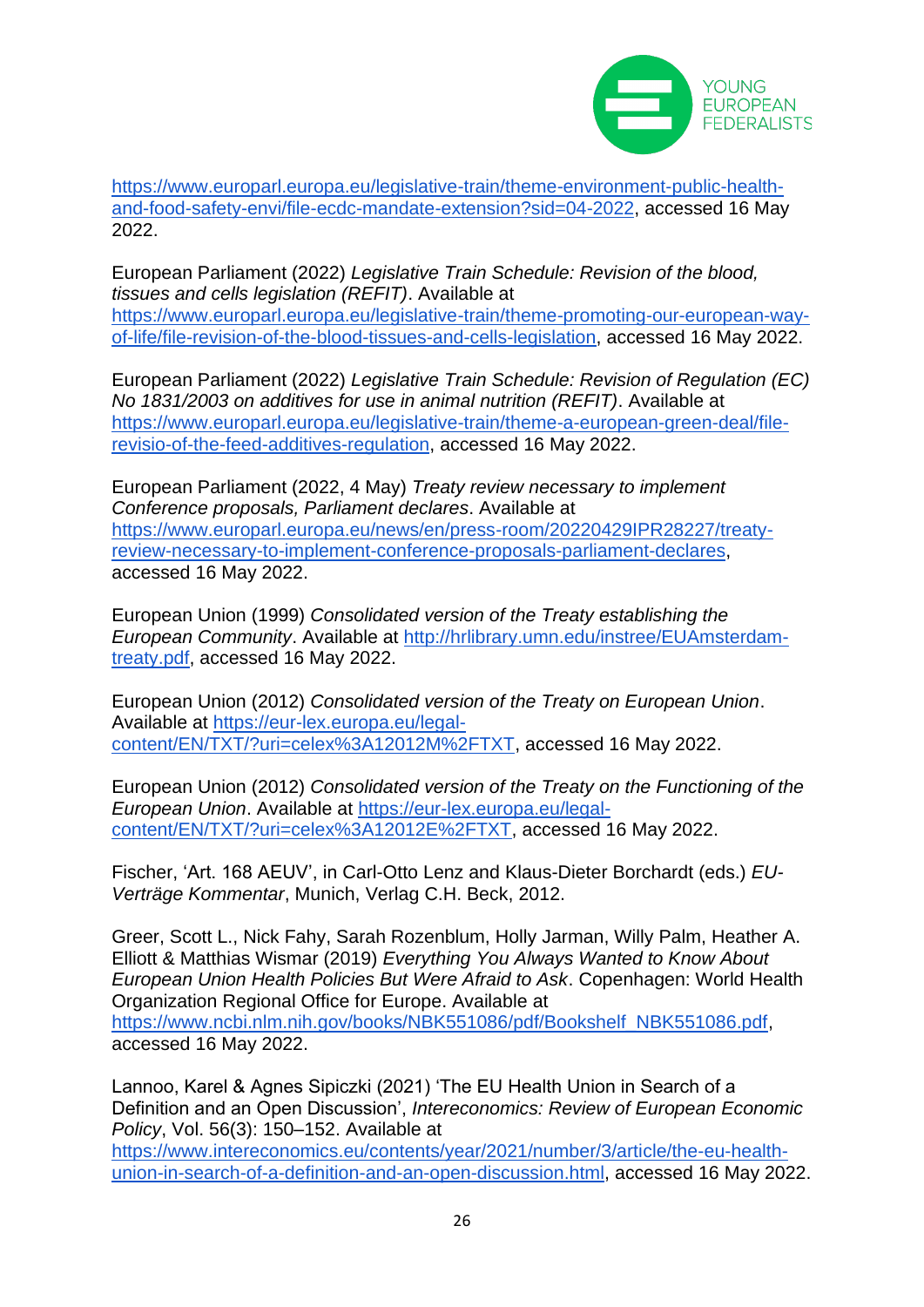

Naumann, Anja (2022) 'EU Response to Fighting the Coronavirus – Coordination, Support, Action – Heeding its Citizens' Calls?', in Matthias C. Kettemann & Konrad Lachmayer (eds.) *Pandemocracy in Europe: Power, Parliaments and People in Times of COVID-19*. Oxford: Hart Publishing, 243–262. [http://dx.doi.org/10.5040/9781509946396.ch-012.](http://dx.doi.org/10.5040/9781509946396.ch-012)

Nolen, Nathalja & Patrick Stockebrandt (2021) *EU Amending Regulation: European Centre for Disease Prevention and Control*. CepPolicyBrief 17/2021. Freiburg: Centrum für Europäische Politik. Available at [https://www.cep.eu/fileadmin/user\\_upload/cep.eu/Analysen/COM\\_2020\\_726\\_ECDC/](https://www.cep.eu/fileadmin/user_upload/cep.eu/Analysen/COM_2020_726_ECDC/cepPolicyBrief_European_Centre_for_Disease_Prevention_and_Control_COM_2020__726.pdf) [cepPolicyBrief\\_European\\_Centre\\_for\\_Disease\\_Prevention\\_and\\_Control\\_COM\\_202](https://www.cep.eu/fileadmin/user_upload/cep.eu/Analysen/COM_2020_726_ECDC/cepPolicyBrief_European_Centre_for_Disease_Prevention_and_Control_COM_2020__726.pdf) [0\\_\\_726.pdf,](https://www.cep.eu/fileadmin/user_upload/cep.eu/Analysen/COM_2020_726_ECDC/cepPolicyBrief_European_Centre_for_Disease_Prevention_and_Control_COM_2020__726.pdf) accessed 16 May 2022.

Purnhagen, Kai P., Anniek de Ruijter, Mark L. Flear, Tamara K. Hervey & Alexia Herwig (2020) 'More Competences than You Knew? The Web of Health Competence for European Union Action in Response to the COVID-19 Outbreak', *European Journal of Risk Regulation*, Vol. 11(2): 297–306. <https://doi.org/10.1017/err.2020.35>

Gerald Sander, 'Europäischer Gesundheitsschutz als primärrechtliche Aufgabe und grundrechtliche Gewährleistung', *Zeitschrift für Europarechtliche Studien* 2/2005.

Scholz, Nicole (2020) *European Centre for Disease Prevention and Control during the pandemic and beyond*. Brussels: European Parliament Research Service. Available at

[https://www.europarl.europa.eu/RegData/etudes/BRIE/2020/651973/EPRS\\_BRI\(202](https://www.europarl.europa.eu/RegData/etudes/BRIE/2020/651973/EPRS_BRI(2020)651973_EN.pdf) [0\)651973\\_EN.pdf,](https://www.europarl.europa.eu/RegData/etudes/BRIE/2020/651973/EPRS_BRI(2020)651973_EN.pdf) accessed 16 May 2022.

Ujhelyi, István, Mihály Kökény & Orsolya Süli (2021) *Attitudes Towards the European Health Union: The Case of Hungary*. Brussels: Foundation of European Progressive Studies. Available at [https://www.feps](https://www.feps-europe.eu/attachments/publications/feps%20policy%20brief%20eu%20health%20union%201.pdf)[europe.eu/attachments/publications/feps%20policy%20brief%20eu%20health%20un](https://www.feps-europe.eu/attachments/publications/feps%20policy%20brief%20eu%20health%20union%201.pdf) [ion%201.pdf,](https://www.feps-europe.eu/attachments/publications/feps%20policy%20brief%20eu%20health%20union%201.pdf) accessed 16 May 2022.

Vasques, Eleonora (2022, 21 January) *Šuica: Commission will support changes to treaties if citizens ask*. EurActiv. Available at [https://www.euractiv.com/section/future](https://www.euractiv.com/section/future-eu/interview/suica-commission-will-support-changes-to-treaties-if-citizens-ask/)[eu/interview/suica-commission-will-support-changes-to-treaties-if-citizens-ask/,](https://www.euractiv.com/section/future-eu/interview/suica-commission-will-support-changes-to-treaties-if-citizens-ask/) accessed 16 May 2022.

Wichard, Johannes Christian, 'Art. 152 EGV', in Christian Calliess and Matthias Ruffert (eds.) *Das Verfassungsgericht der Europäischen Union mit Europäischer Grundrechtcharta*, Munich, Verlag C.H. Beck, 2007.

World Health Organization (2021, 1 December) *World Health Assembly agrees to launch process to develop historic global accord on pandemic prevention, preparedness and response*. Available at [https://www.who.int/news/item/01-12-2021-](https://www.who.int/news/item/01-12-2021-world-health-assembly-agrees-to-launch-process-to-develop-historic-global-accord-on-pandemic-prevention-preparedness-and-response)